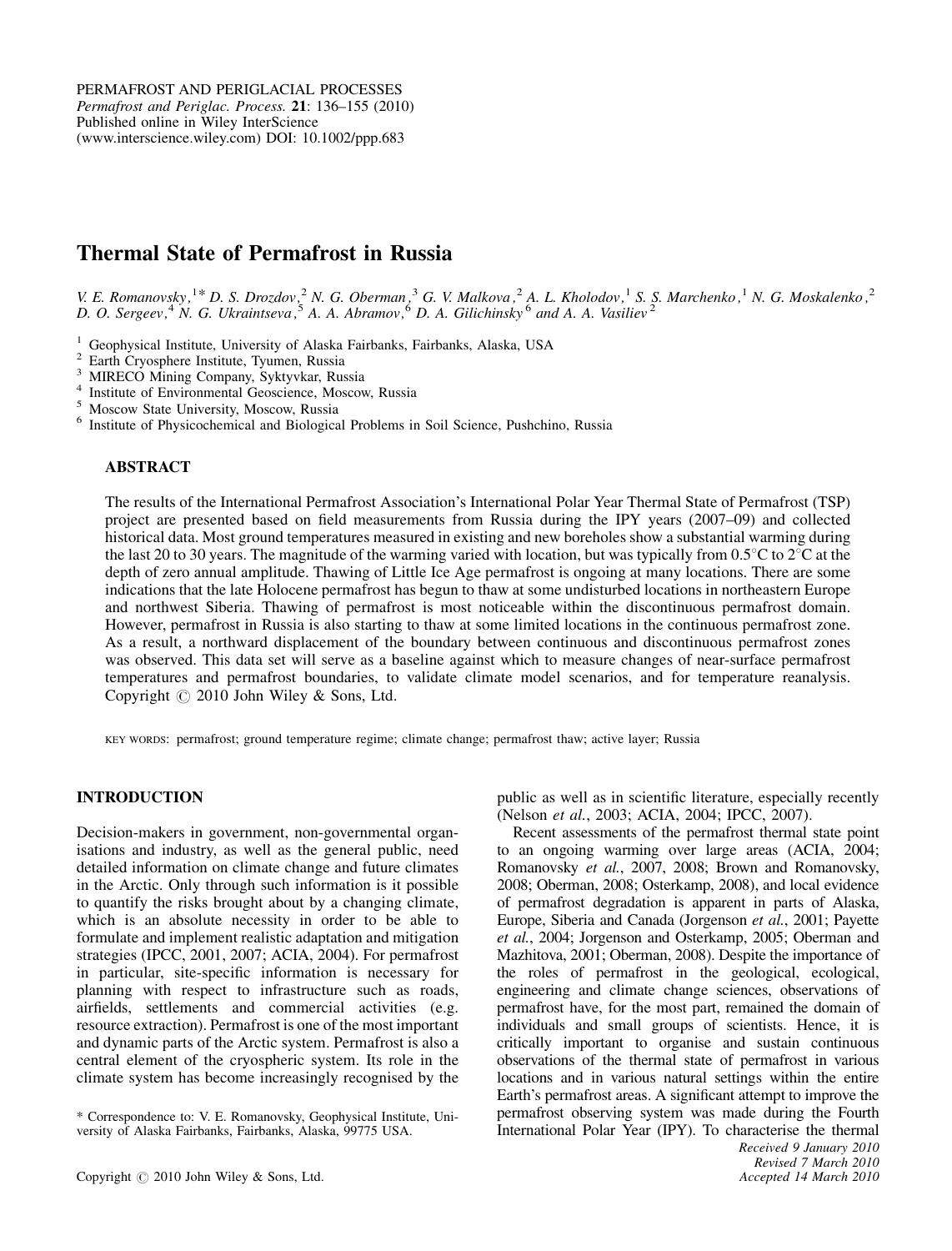state of permafrost, the International Permafrost Association launched its IPY project 50, the Thermal State of Permafrost (TSP). Ground temperatures were to be measured in existing and new boreholes within the global permafrost domain over a fixed time period in order to develop a snapshot of permafrost temperatures in both time and space (Brown and Christiansen, 2006). Active-layer measurements under the existing Circumpolar Active Layer Monitoring (CALM) projects were included in TSP and are reported elsewhere (Shiklomanov et al., 2008). The resulting TSP data set will serve as a baseline against which to measure changes of near-surface permafrost temperatures and permafrost boundaries, to validate climate model scenarios, and for temperature reanalysis.

More than half of Russia falls within permafrost zones, constituting a significant portion of the northern hemisphere permafrost area. Hence, without comprehensive understanding of permafrost dynamics in Russia it will be very difficult to draw any general conclusions about the state and fate of permafrost in the northern hemisphere. Permafrost research in Russia has a long, rich history (Shiklomanov, 2005). Many historically active institutions are still contributing to permafrost research, but there is a need to develop an integrated network of permafrost research stations to improve the efficiency and sustainability of these efforts. The Russian-US TSP project funded by the US National Science Foundation (NSF) was established to initiate the process of collaborating and integrating US (mainly Alaskan) and Russian permafrost observing stations into an International Network of Permafrost Observatories within the framework of the IPY. Several institutions from US universities, the US Geological Survey, and more than ten Russian institutions and organisations are involved in this project. There are still significant gaps in the spatial distribution of presently functioning permafrost observatories (see Figure 1 and Table 1). That is why the Russia-US TSP project is open to new participants, both individual and institutional. More observational sites in Russia currently exist, but they are not yet incorporated into the permafrost observation network and data from these sites are not presented here.

The results of the Russia-US TSP project based on both current and historical data from several permafrost regions in Russia (Figure 1) are presented in this paper. After a description of the methods typically used to obtain permafrost temperatures, the results of these measurements are presented for each of the regions. A general discussion of the most important and common features in the thermal state of permafrost and its dynamics in Russia and a concluding summary of the new information obtained are presented.

#### MEASUREMENT METHODS

A large number of borehole temperature measurements at different depths were obtained for the Northern Eurasian permafrost regions, starting in the 1950s and 1960s. However, the earliest systematic measurements in the European North of Russia go back still further, to the 1930s (Oberman, 2001). During that initial period, temperatures in the boreholes were

measured using mercury thermometers with divisions of 0.05 to 0.1°C. The thermometers were placed in cases filled with an inert material, for example, grease. A string of such thermometers was inserted into a borehole and some time (typically several hours) was allowed for reaching thermal equilibrium with the surrounding earth material. Then, the string was quickly extracted from the borehole and temperature readings observed for each thermometer. This method allowed a relatively precise  $(0.1^{\circ}C)$  or better) measurement of permafrost temperatures in the boreholes at depths of up to 100 m. Temperature measurements in deeper boreholes using this method were less accurate. Starting from the 1950s and especially in the 1960s, semiconducting temperature sensors (thermistors) became more common in permafrost geothermal studies. Subsequently, most boreholes at Russian permafrost research stations were equipped with permanently installed thermistor strings and temperatures were measured periodically. In some boreholes, thermistor strings were inserted into the boreholes only for the short time during which measurements were performed (but long enough to reach equilibrium with the ambient borehole temperature). The accuracy of these measurements using calibrated thermistors was typically equal to or better than  $0.1^{\circ}$ C. The frequency of measurements varied from annual to monthly, depending on the location.

Since 2006, under our joint programme, boreholes in Russia have been equipped with HOBO U-12-008 temperature data-logger and TMC-HD temperature sensors (www.onsetcomp.com/products/data-loggers/u12-008). Ice bath testing of these sensors and loggers always shows an accuracy of  $0.1^{\circ}$ C or better. Temporal resolution of these measurements is typically 4 h.

The diversity of past measuring techniques could lead to uncertainty when comparing data obtained using different sensors. Experiments were performed during the 2007 and 2008 field seasons to address this concern. Temperatures were measured simultaneously with mercury thermometers and HOBO U-12-008 data-loggers in a borehole within the Vorkuta research area (Oberman, 2008) where mercury thermometers are still in use. In the Urengoy research area, data-logger and thermistor string measurements were performed simultaneously in the same boreholes. Readings in both cases differed on average by  $0.05^{\circ}$ C. These experiments assure the comparability of all measurement techniques at an overall accuracy of  $0.1^{\circ}$ C. The high temporal resolution of data obtained by the newly installed sensors and data-loggers also demonstrates that the depths of zero annual amplitude at the Urengoy, Nadym, Vorkuta and Mys Bolvansky research areas are relatively shallow, not exceeding 7 to 8 m.

## LONG-TERM CHANGES IN PERMAFROST TEMPERATURES AND EVIDENCE OF PERMAFROST THAWING

The thermal state of permafrost in Russia was addressed in the past by developing several generations of permafrost maps on different spatial scales. Several maps for the entire permafrost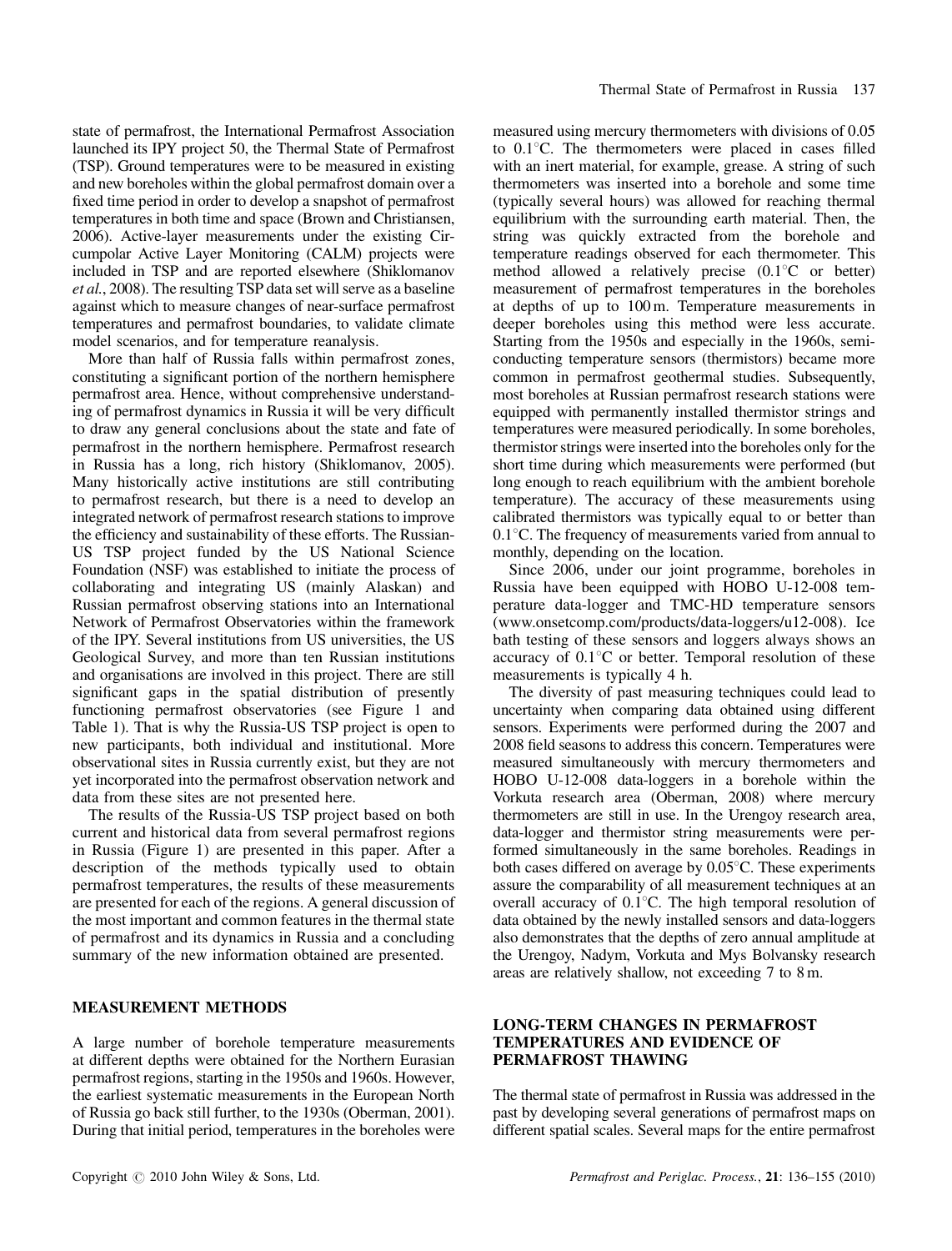| $\overline{ }$<br>Table               |                                    |                    |                      |                    |                   |                        | Metadata and mean annual ground temperatures (MAGT) for all boreholes presented in the paper.                                                      |
|---------------------------------------|------------------------------------|--------------------|----------------------|--------------------|-------------------|------------------------|----------------------------------------------------------------------------------------------------------------------------------------------------|
| 白                                     | Location<br>Long.                  | i<br>S             | Elevation, m         | Depth, m           | Observed<br>since | MAGT,<br>Recent<br>ပ္ပ | Site description                                                                                                                                   |
| Bolvansky Cape<br>59<br>55            | 54.5026<br>54.4988                 | 68.2875<br>68.2903 | $\frac{2}{20}$       | <b>Sannangagna</b> | 984<br>.984       | $-1.5$<br>-1.3         | The crest of a small ridge, very well-drained tundra                                                                                               |
| 54                                    | 54.5054                            | 68.2842            |                      |                    | 984               | $-1.8$                 | Lower part of an elongated depression, well-drained tundra<br>Very gently sloping surface, tundra with frost boils                                 |
| $\overline{61}$                       | 54.4952                            | 68.2874            |                      |                    | 1984              | $-1.8$                 | The bottom of a recently drained lake, a bog                                                                                                       |
| 83                                    | 54.4828                            | 68.2853            |                      |                    | 1985              |                        | The crest of a small ridge, very well-drained tundra                                                                                               |
|                                       | 54.5058                            | 68.2898            |                      |                    | 1988              | $-0.5$                 | Upper part of a depression, peatland with ice-wedge polygons                                                                                       |
| 65                                    | 54.5194                            | 68.2865            |                      |                    | 1984              | $-1.2$                 | Gently sloping surface, tundra                                                                                                                     |
| $\overline{51}$                       | 54.5036<br>54.5083                 | 68.2936<br>68.2875 |                      |                    | 1984<br>1984      | $-1.9$<br>$-1.1$       | Shore of drained lake. Dry tundra<br>Gentle slope. Polygonal tundra                                                                                |
| $53\,$                                | 54.4969                            | 68.2880            | aaaaantaa            |                    | 1984              | $-1.4$                 | Top of the hill ridge. Tundra. Disturbed surface                                                                                                   |
| $\delta$                              | 54.5194                            | 68.2875            |                      |                    | 984               | $-1.9$                 | Gentle slope. Wet tundra                                                                                                                           |
| ZS-124                                | Vorkuta research region<br>63.3754 | 67.3973            |                      |                    | 1977              |                        | Peatland with ice-wedge polygons                                                                                                                   |
| $KT-3b$                               | 62.5426                            | 68.2803            | 54                   |                    | 1987              | $-1.3$                 | Flat surface of an alluvial-marine terrace                                                                                                         |
| P-92                                  | 62.3898                            | 67.3216            | $\infty$             | 55559              | 1983              | $-2.4$                 | Gently sloping surface of an alluvial-lacustrine plain                                                                                             |
| $P-57$                                | 62.3899                            | 67.3249            | $\overline{5}$       |                    | 1983              | $-1.9$                 | Flat surface of an alluvial-lacustrine plain                                                                                                       |
| BK-1615<br>DS-3                       | 63.3600<br>63.3723                 | 67.4675<br>67.3956 | 86<br>$\overline{S}$ |                    | 0.61<br>1974      | $-0.25$<br>$-0.54$     | Ice-wedge polygons on a glacial-marine plain<br>Watershed of a glacial-marine plain                                                                |
| YA-1                                  | 64.0037                            | 67.5073            |                      | 22                 | 974               | $-0.56$                | Water track on an erosion plain                                                                                                                    |
| Nadym research area<br>$\overline{1}$ | 72.8500                            | 65.3000            |                      | $\supseteq$        | 972               | $-0.17$                | Flat peatland on an alluvial-lacustrine plain                                                                                                      |
| 23<br>$\Box$                          | 72.8500<br>72.8612                 | 65.3000<br>65.3147 |                      | $\overline{10}$    | 1975<br>1972      | $-0.52$<br>$-0.12$     | Small peaty frost mound with shrub-lichen cover<br>Large, flat peat mound, well drained                                                            |
|                                       | 72.8500                            | 65.3000            | 88888                | $\frac{10}{10}$    | 1971              | $-0.04$                | A bog with prostrate shrub-sedge-moss cover                                                                                                        |
| 12                                    | 72.8732                            | 65.3156            |                      | $\overline{10}$    | 974               | $-0.14$                | Peaty frost mound with shrub-moss-lichen cover                                                                                                     |
| Urengoy research area<br>$15 - 20$    | 76.9066                            | 66.3149            | ↽                    | $\overline{10}$    | 1974              | $-4.1$                 | A flat surface of the third marine terrace, disturbed site with a sand fill 1 to                                                                   |
| 15-03                                 | 76.6922                            | 67.4744            | ┍                    | $\supseteq$        | 1977              | $-3.9$                 | A hummocky surface of the low alluvial terrace, wet tundra with mosses<br>2 m thick, the borehole is under the fill                                |
| $-5 - 06$                             | 76.6957                            | 67.4767            | ↽                    | 5                  | 1974              | $-0.65$                | Hummocky slope of the third marine terrace within a patch of tall willow<br>and alder shrub, silty sand and silty soils<br>and lichens, silty soil |
| 15-08                                 | 76.6952                            | 67.4779            |                      | $\overline{10}$    | 1975              | $-3.9$                 | A flat surface of the third marine terrace, shrub tundra with moss, silty soil                                                                     |
| $15 - 21$                             | 76.6898                            | 67.4779            |                      |                    | 1977              | $-3.7$                 | Sandy soils on a gentle slope                                                                                                                      |
| 5-01                                  | 76.9036                            | 66.3137            |                      |                    | 1975              | $-0.04$                | A gentle slope with scattered larch trees and dense shrub, sandy silt soils                                                                        |
| $5 - 09$<br>5-08                      | 76.9089<br>76.9091                 | 66.3150<br>66.3150 | ファファファフ              | 0.202              | 1975<br>1975      | $-0.85$<br>$-0.74$     | Open forest-tundra with scattered birth and larch trees, sandy silt soils<br>Wet hummocky terrain with moss, lichens and shrubs, peat and silt     |
|                                       | 76.9384                            | 66.3013            |                      |                    |                   | $-0.22$                | Sandy soils, birch forest disturbed by fire                                                                                                        |
| $5 - 25$<br>$5 - 28$                  | 76.6922                            | 67.4744            |                      | $\circ$            | 75<br>1976        | 0.11                   | Larch forest, lichens, sand and silty sand soils                                                                                                   |

(Continues)

 $(Continuous)$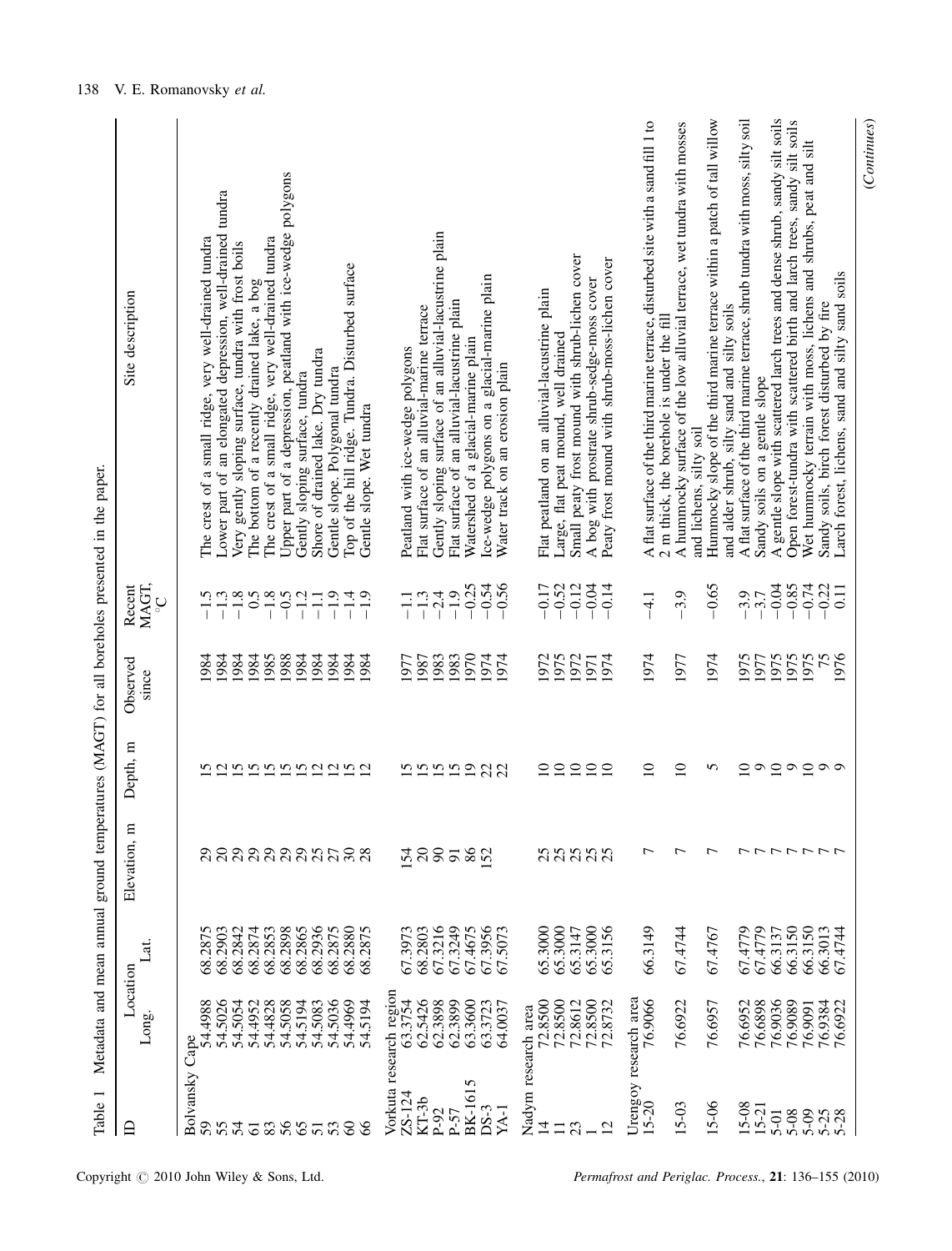|                     | Site description<br>MAGT,<br>Recent<br>ပ္င | Watershed of Late Pleistocene accumulative plain.<br>Moss vegetation<br>$-10.7$ | Wet terrain of thermokarst depression. Moss tundra vegetation<br>Watershed of Late Pleistocene accumulative plain.<br>$-8.8$<br>$-9.4$ | Dry terrain of thermokarst depression. Moss tundra vegetation<br>Watershed of Late Pleistocene accumulative plain.<br>Moss vegetation<br>Boreal forest<br>$-4.3$<br>$-10.1$ | Kolyma River floodplain. Wet tussocky surface. Willow shrubs<br>Sandy plain. Forest-tundra<br>$-0.9$<br>$-5.5$ | Watershed of Late Pleistocene accumulative plain.<br>Dry thermokarst erosion depression. Boreal forest<br>$-6.2$<br>$\overline{0}$ | Dry terrain of mountain foothill. Moss tundra vegetation<br>Moss vegetation<br>$-10.8$ | Flat intermountain depression, alluvium deposit. Shrub tundra vegetation<br>Flat watershed, the stone circles in coarse rocky debris.<br>$-4.8$<br>$-4.7$ | Steep northeast slope, block slope deposit (kurums) surrounded with<br>Upper limit of mountain taiga-larch forest-tundra, shrubs<br>mountain tundra with 'cedar elfin wood' shrubs<br>$-5.1$ |
|---------------------|--------------------------------------------|---------------------------------------------------------------------------------|----------------------------------------------------------------------------------------------------------------------------------------|-----------------------------------------------------------------------------------------------------------------------------------------------------------------------------|----------------------------------------------------------------------------------------------------------------|------------------------------------------------------------------------------------------------------------------------------------|----------------------------------------------------------------------------------------|-----------------------------------------------------------------------------------------------------------------------------------------------------------|----------------------------------------------------------------------------------------------------------------------------------------------------------------------------------------------|
|                     | Observed<br>since                          | 2003                                                                            | 2006<br>2004                                                                                                                           | 2007<br><b>2001</b>                                                                                                                                                         | 1981/2007<br>2007                                                                                              | 1979<br>2008                                                                                                                       | 1992                                                                                   | 1988<br>1987                                                                                                                                              | 1987                                                                                                                                                                                         |
|                     | Depth, m                                   | 25                                                                              | $\overline{4}$<br>$\overline{15}$                                                                                                      | 25<br>25                                                                                                                                                                    | 24<br>15 <sub>25</sub>                                                                                         | 15                                                                                                                                 | $\overline{30}$                                                                        | $\Omega$<br>$\overline{c}$                                                                                                                                | $\overline{19}$                                                                                                                                                                              |
|                     | Elevation, m                               | 15                                                                              | ₽,                                                                                                                                     | $\Omega$<br>40                                                                                                                                                              | 15                                                                                                             | 25<br>$\theta$                                                                                                                     | 43                                                                                     | 1712<br>770                                                                                                                                               | 1464                                                                                                                                                                                         |
|                     | .<br>3t                                    | 71.7400                                                                         | 70.5603<br>71.7400                                                                                                                     | 68.7255<br>70.0830                                                                                                                                                          | 68.6389<br>68.8122                                                                                             | 69.4834<br>68.6334                                                                                                                 | 71.5833                                                                                | 56.6055<br>56.9055                                                                                                                                        | 56.6670                                                                                                                                                                                      |
| Table 1 (Continued) | Location<br>Long.                          | Northern Yakutia research region<br>129.3500                                    | 147.4423<br>.29.3700                                                                                                                   | 58.9074<br>59.9830                                                                                                                                                          | 161.3920<br>60.9884                                                                                            | 56.9878<br>59.0788                                                                                                                 | 128.9167                                                                               | Trans-Baykal research region<br>18.4265<br>118.2813                                                                                                       | 118.3608                                                                                                                                                                                     |
|                     |                                            | $11-03$                                                                         | $\frac{\text{IV}}{\text{5}\cdot\text{06}}$ M                                                                                           | 2-07<br>R33                                                                                                                                                                 | $4 - 07$<br>5-07                                                                                               | 1479<br>208                                                                                                                        | Tiksi                                                                                  | Most-1                                                                                                                                                    | 38                                                                                                                                                                                           |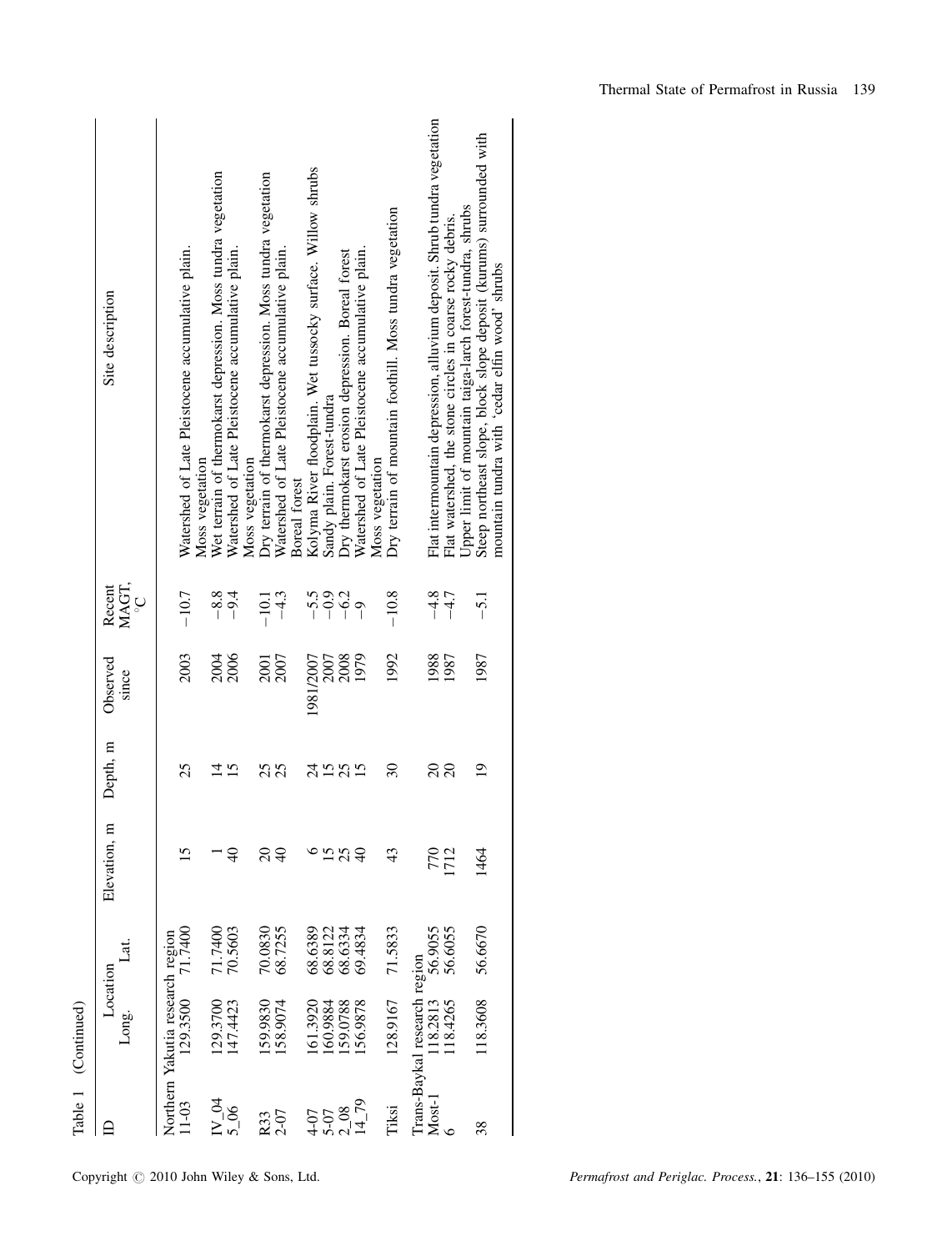

Figure 1 Location of selected Russian Thermal State of Permafrost (TSP) research areas discussed in this paper.

domain in Russia (e.g. Baranov, 1956, 1982; Kudryavtsev et al., 1978; Yershov et al., 1999), as well as regional permafrost maps, (e.g. Baulin, 1982; Melnikov, 1966) were developed in the 1950s through the 1990s. All these maps included permafrost temperature as an essential parameter and may be considered as a sort of snapshot of the thermal state of permafrost. However, permafrost temperatures shown on these maps were usually obtained both from field measurements and numerical modelling and it is not always possible to distinguish between these two sources of information.

Comparison of recent data obtained during the IPY/TSP campaign (see Table 1) with previously established snapshots reflected in several generations of Russian permafrost maps shows substantial changes, especially in the Russian European North and West Siberia. It is not uncommon now to find permafrost temperatures in the continuous permafrost zone as high as near  $-1^{\circ}$ C and the lowest observed permafrost temperatures are very rarely below  $-10^{\circ}$ C (see Table 1).

In the following sections, a short description of the present thermal state of permafrost and its evolution over the last few decades is presented for several major permafrost regions in Russia, chosen for the completeness of their temperature records.

#### Bolvansky Cape (Mys Bolvansky)

The long-term Bolvansky Cape research station is located within the Pechora River Delta on the southern coast of the

Pechora Inlet (Figure 1). It is a treeless lowland area with typical southern tundra vegetation dissected by many small rivers and lakes. Soils are typically composed of silt and sandy silt with some patchy, relatively thick peat accumulations in drained lake depressions. The area is located at the westernmost limit of the continuous permafrost zone in the Russian European North with relatively thick (100 to 200 m) and relatively warm  $(-1.5^{\circ}\text{C})$  to  $-3^{\circ}\text{C}$ ) permafrost.

Air temperature records since 1927 and snow-on-theground data since 1966 are available from the ROSHY-DROMET meteorological station Naryan-Mar that is located less than 100 km southwest of the Bolvansky Cape research station (Figure 2). Mean annual air temperature (MAAT) varied within a  $5^{\circ}$ C range during the last 80 years with generally higher temperatures in the 1930s and 1940s, lower temperatures in the 1960s and 1970s, followed by higher temperatures in the 1990s and 2000s (Figure 2A). There is a noticeable warming trend since 1970 and the highest MAAT occurred during the last 20 years  $(-0.8^{\circ}\text{C})$  in 2005 and  $-0.6^{\circ}$ C in 2007). The lowest MAAT ( $-6.4^{\circ}$ C) was also recorded during the same time period (1998). Snow cover depth increased during the entire period, except for a short period in the late 1980s (Figure 2B). The precipitation record, which started in 1950, shows that these positive trends were pronounced for both summer and winter precipitation (not shown) over the past 60 years. The average rate of increase in precipitation was between 5 and 10 per cent per decade.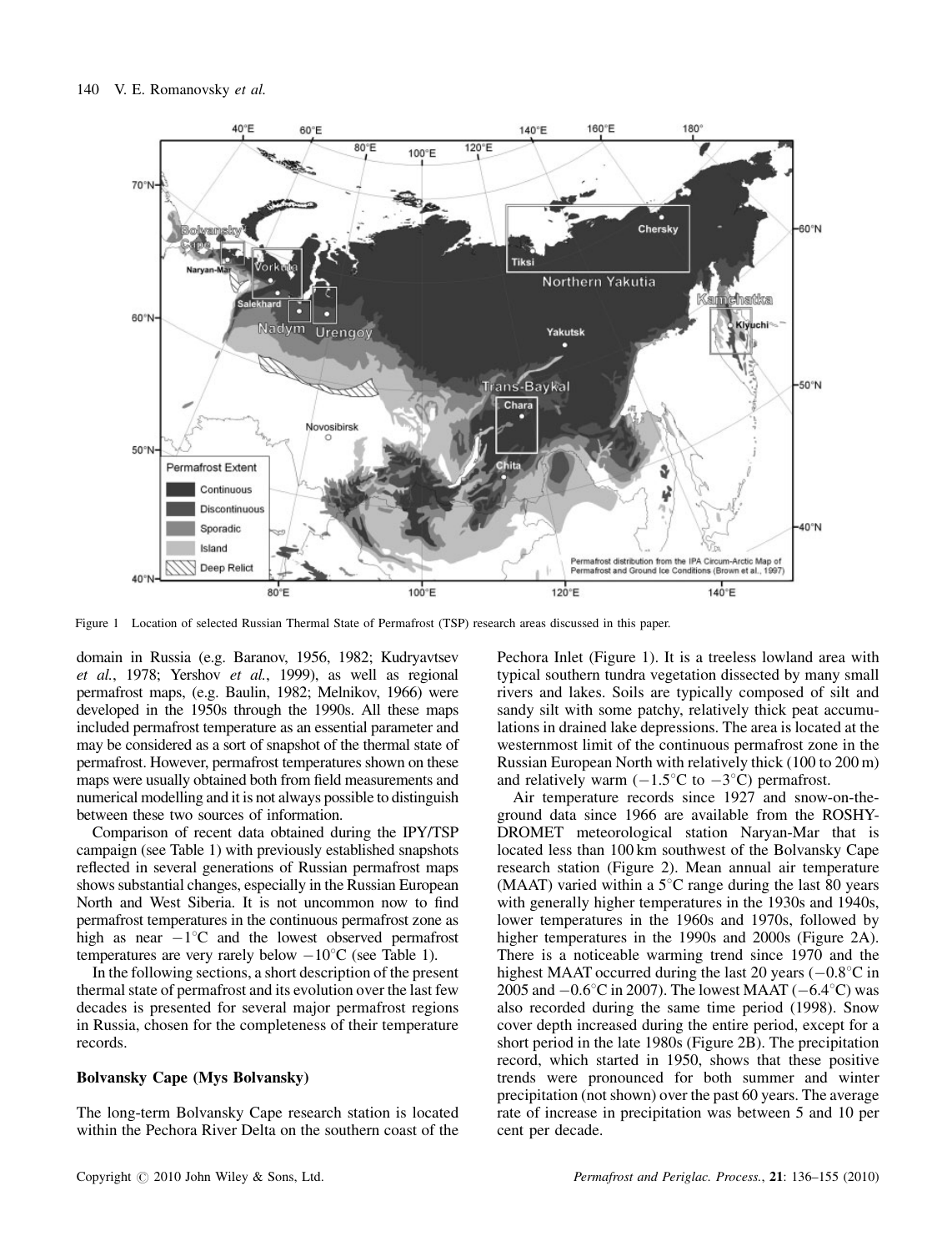

Figure 2 (A) Mean annual air temperature and (B) maximum winter snow thickness at the Naryan-Mar meteorological station (1927–2008).

Ground temperature measurements at the Bolvansky Cape research stations were started in 1983. Twelve 15-m deep boreholes were equipped with strings of mercury thermometers. Between 1983 and 1993, temperatures in each borehole were measured every 10 days at depths of 1, 2, 3, 4, 5, 6, 8, 10, 12 and 15 m. All boreholes were located in the same general area but in different landscapes chosen to be representative of the region. There were no measurements from 1993 until 1999, after which measurements were resumed in ten of the 12 boreholes. Temperatures were measured once per year at the end of summer using a thermistor string with the same spacing between sensors as in the 1980s. In 2006, four boreholes were equipped with HOBO U12 data-loggers. In 2007, similar data-loggers were installed in four more boreholes. Since then, temperature has been measured in these eight boreholes continuously (every 6 h) at 1, 5, 7 and 10 m.

Data collected during 1983–2009 show a slight warming trend in mean annual ground temperatures (MAGTs) at 10-m depth (Figure 3). This trend is different for different landscapes and ranges from  $0.01$  to  $0.04^{\circ}$ C/year (Malkova, 2008). On average, this trend of  $0.02^{\circ}$ C/year is substantially less than the warming trend in MAAT for the same time interval  $(0.07^{\circ}C/\text{year})$ . At borehole 59 temperatures were also measured within the active layer (Figure 3A). As expected, interannual variations in mean annual temperature are more pronounced at 1 m compared to 10-m depth. However, warming trends for the entire period of measurements are very similar for both depths  $(0.04^{\circ}C/\text{year}$  and  $0.03^{\circ}C/\text{year}$ , respectively). Generally, the changes in permafrost temperature (Figure 3) closely follow the changes in MAAT and snow depth (Figure 2). Thus, the cooling in the late 1980s can be explained by the decrease in air temperature and especially in snow cover depth (Figure 2). The substantial increase in permafrost temperatures in the 2000s is probably directly related to the increase in air temperature and relatively stable and thicker snow cover. This latest warming resulted in the highest permafrost temperatures for the entire period of measurement. Mean annual temperatures at all locations are  $now > -2^{\circ}C$  which is unusually high for the continuous permafrost region.

Only one borehole shows an absence of permafrost at 10-m depth (borehole 61). However, this borehole was established within a bog occupying the basin of a recently drained lake. Therefore, the unfrozen layer above the permafrost can be explained by the existence of a residual talik that was formed under the lake in the past. At the same time, the relatively stable temperature regime in this talik (Figure 3B) may be an indication that the presence of a significant amount of surface water (bog conditions) can support warmer mean annual temperatures at the bottom of the active layer. As a rule, the coldest permafrost conditions are more typical for well-drained sites.

#### Vorkuta Research Region

The Vorkuta research region covers the entire northeastern part of the Pechora Lowland in the Russian European North (Figure 1) and includes several research stations within the treeless tundra landscapes of this region. The Pechora Lowland (Bolshezemelskaya tundra), bordered by the Ural and Pai-Khoi Mountains and their foothills in the east, occupies most of the region. The geology is dominated by Quaternary loams, loamy sands and sands, often overlain by peat. Landscapes of various origins range in age from the Mid-Pleistocene to Holocene.

Climatic conditions vary spatially within the Vorkuta region and MAAT averaged over 1950–2005 ranges from  $-2.4^{\circ}$ C in the southwest to  $-7.5^{\circ}$ C in the northeast. Annual precipitation increases from 300–400 mm at the coast to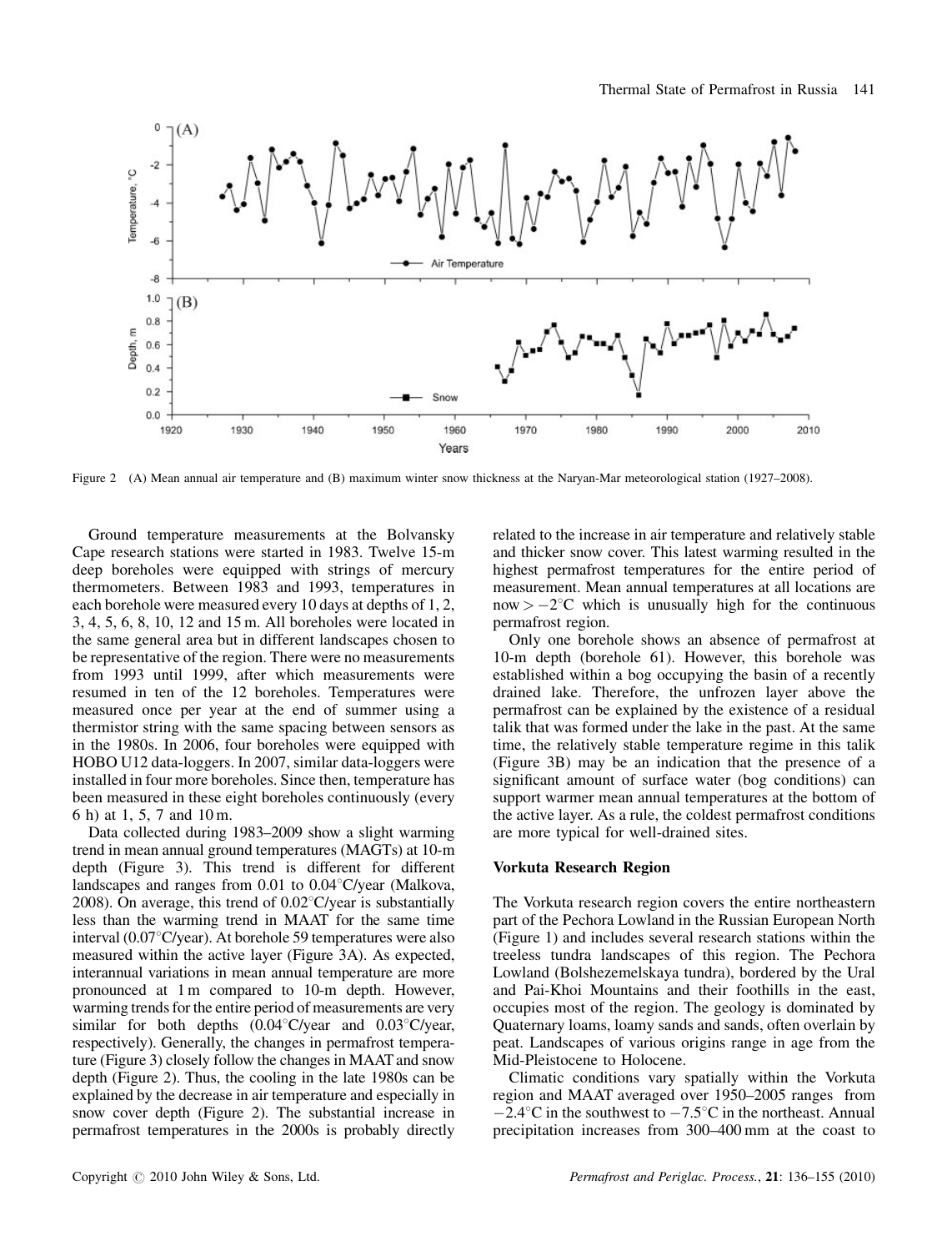

Figure 3 (A) Time series of mean annual air and ground temperatures at  $1-$  and  $10-m$  depths in borehole 59; (B) ground temperatures at  $10-m$  depth at different locations within the Bovansky Cape research station (1984–2009). Boreholes: 51 – Shore of a drained lake, well-drained tundra; 53 – very gently sloping, tundra with frost boils; 54 – very gently sloping, tundra with frost boils; 55 – lower part of an elongated depression, well-drained tundra; 56 – upper part of a depression, peatland with ice-wedge polygons; 59 – crest of a small ridge, very well-drained tundra; 60 – similar to 59, but with surface disturbance; 61 – bottom of a recently drained lake, bog; 65 – very gently sloping, tundra; 66 – similar to 65; 83 – crest of a small ridge, very well-drained tundra. Other metadata for these boreholes are listed in Table 1.

400–500 mm in the continental part of the Bolshezemelskaya tundra and to 500–600 mm and more in the Ural foothills. The long-term means of annual maximum snow depths increase in the same direction from 44 cm at the coast to 59 cm in the Bolshezemelskaya tundra and 78 cm in the Ural foothills. Recent temporal trends in MAAT are characterised by higher rates of warming in continental areas and lower rates towards the coast. In the continental areas the rates also decline from east to west (Pavlov and Malkova, 2005). The spatial distribution of permafrost ranges from isolated patches to continuous permafrost. In the 1970s, permafrost temperatures at the depth of zero annual amplitude varied mostly from  $-1$  to  $-3^{\circ}$ C, reaching  $-5.5^{\circ}$ C in some places. Permafrost thickness varied from 10 to 700 m and occasionally deeper.

Air temperature records since 1946 and snow thickness since 1966 are available from the ROSHYDROMET meteorological station Vorkuta located in the eastern part of the region (Figure 4A and B). These records show that after the relatively warm 1950s there was a pronounced

cooling in the 1960s (Figure 4A). Since 1970, air temperature has experienced a substantial and relatively consistent warming that was occasionally interrupted by short-lived colder intervals in 1978–79, 1985–87 and 1997– 99. As at the Naryan-Mar station, 1998 was the coldest year on record  $(-8.8^{\circ}\text{C})$  and 2007 was the warmest  $(-2.8^{\circ}\text{C})$ . Snow depth also increased in the 1970s and 1980s, reaching a maximum in the early 1990s and has remained high since then but with considerable decadal scale variability (Figure 4B).

The first occasional measurements of permafrost temperature in this region were made in 1932 by N. G. Datsky. More regular measurements started in 1936 at the Vorkuta research station of the Russian Academy of Science (RAS). Since then, permafrost temperatures have been measured in several hundred boreholes in the region. However, most measurements were made on an occasional basis and at different times for different locations. More systematic and continuous measurements were started by N. G. Oberman in 1969 at the research station near Vorkuta. More stations were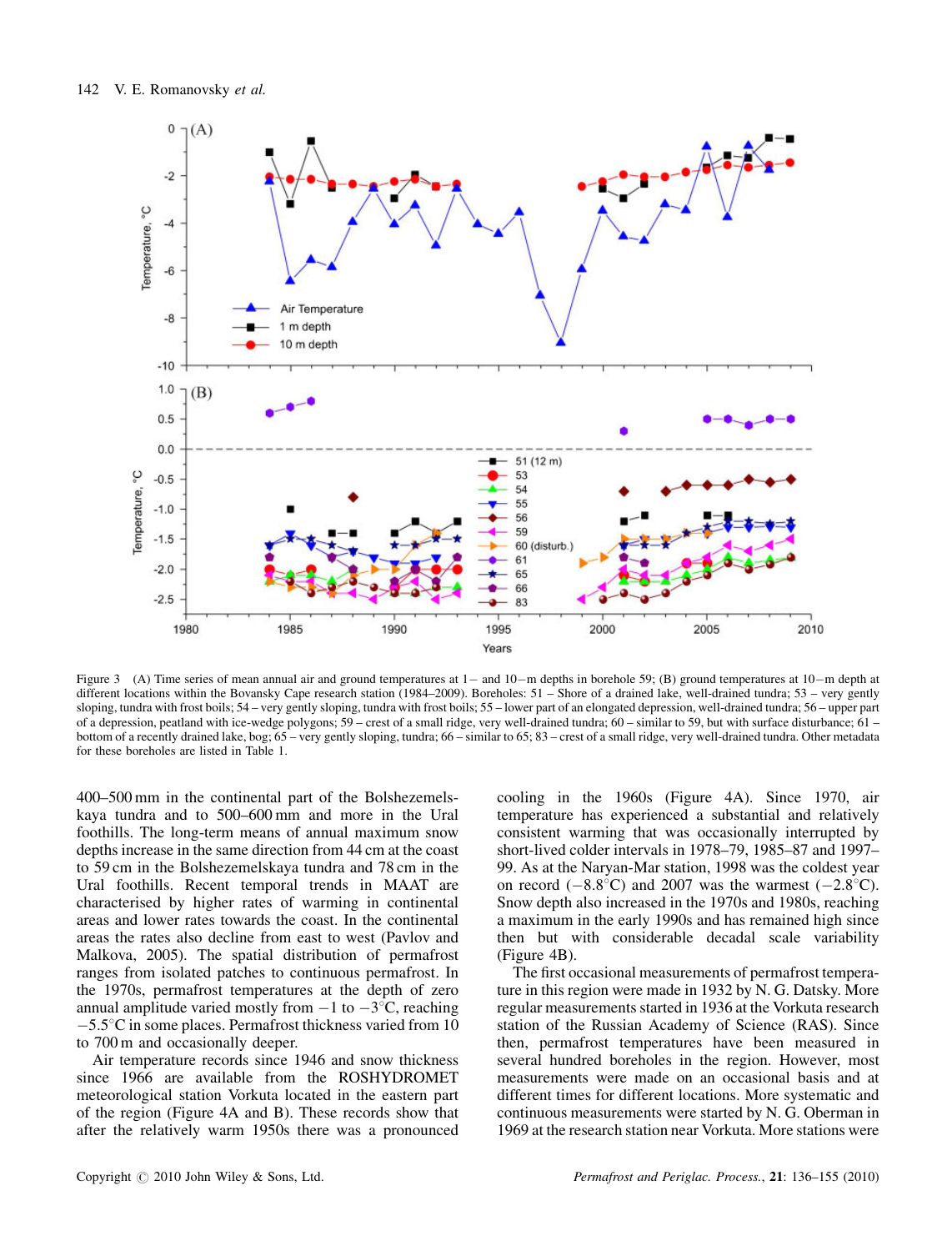

Figure 4 (A) Mean annual air temperature and (B) maximum winter snow thickness at the Vorkuta meteorological station (1965–2009), and (C) ground temperature at 10- or 15-m depth within the Vorkuta research region (1971–2009). Boreholes: ZS-124 – Peatland with ice-wedge polygons; KT-3b – flat surface of an alluvial-marine terrace; P-92 – gently sloping surface of an alluvial-lacustrine plain; P-57 – flat surface of an alluvial-lacustrine plain; BK-1615 – watershed of a glacial-marine plain; DS-3 – ice-wedge polygons on a glacial-marine plain; YA-1 – water track of an erosional plain. Other metadata for these boreholes are listed in Table 1.

added to this observational system in the 1970s. Many of these stations are still active and unique 30- to 40-year, continuous records have been obtained at some locations (Figure 4C). The start of these continuous records mainly coincided with the beginning of the last warming period (Figure 4A). The snow depth has also been increasing during this period (Figure 4B) and the combination of increasing air temperatures and snow depth has resulted in a substantial increase in permafrost temperatures (Figure 4C) and in the beginning or acceleration of permafrost degradation at many locations. The time series show that the mean annual temperature of permafrost (MAGT) has a strong warming trend punctuated by short-term variations. Increasing permafrost temperatures occur in both continuous permafrost (boreholes ZS-124, KT-3b, P-57 and P-92) and discontinuous permafrost (the remaining boreholes shown in Figure 4C) and at all typical regional landscape settings. Both short-term and long-term changes are more pronounced at the colder continuous permafrost sites.

Permafrost warming over the last 20 to 50 years was also reported by a number of researchers who conducted occasional but repetitive temperature measurements at some

locations within the Vorkuta region (Oberman, 2008). The reported rates of warming were similar to those presented here. Data suggest that permafrost warming in 1950–2009 took place mostly in the second half of this period. Average annual warming rates range from  $0.01$  to  $0.08^{\circ}$ C/year, with maximum rates usually observed in peatlands and minimum rates in loamy deposits, with sand deposits showing intermediate values (Oberman, 2008).

The increase in ground temperatures in areas of warm permafrost resulted in the long-term thawing of permafrost (Figure 4C, borehole  $YA-1$ ). Shallow bodies of permafrost in sporadic and isolated permafrost zones disappeared completely in some cases, while in the region of thicker permafrost, new closed taliks developed (Figure 5A) or already existing closed taliks became thicker (Figure 5B and C). During the last 30 to 40 years, in the sediments of the glacial marine and erosional plains with low or intermediate ice content, the thickness of pre-existing closed taliks increased by 4 to 7 m. At the same locations, the rate of longterm thawing of permafrost was higher in sandy and sandy loam sediments (Figure 5C, borehole S-8) when compared to clay (Figure 5C, borehole ZS-12). Moreover, during the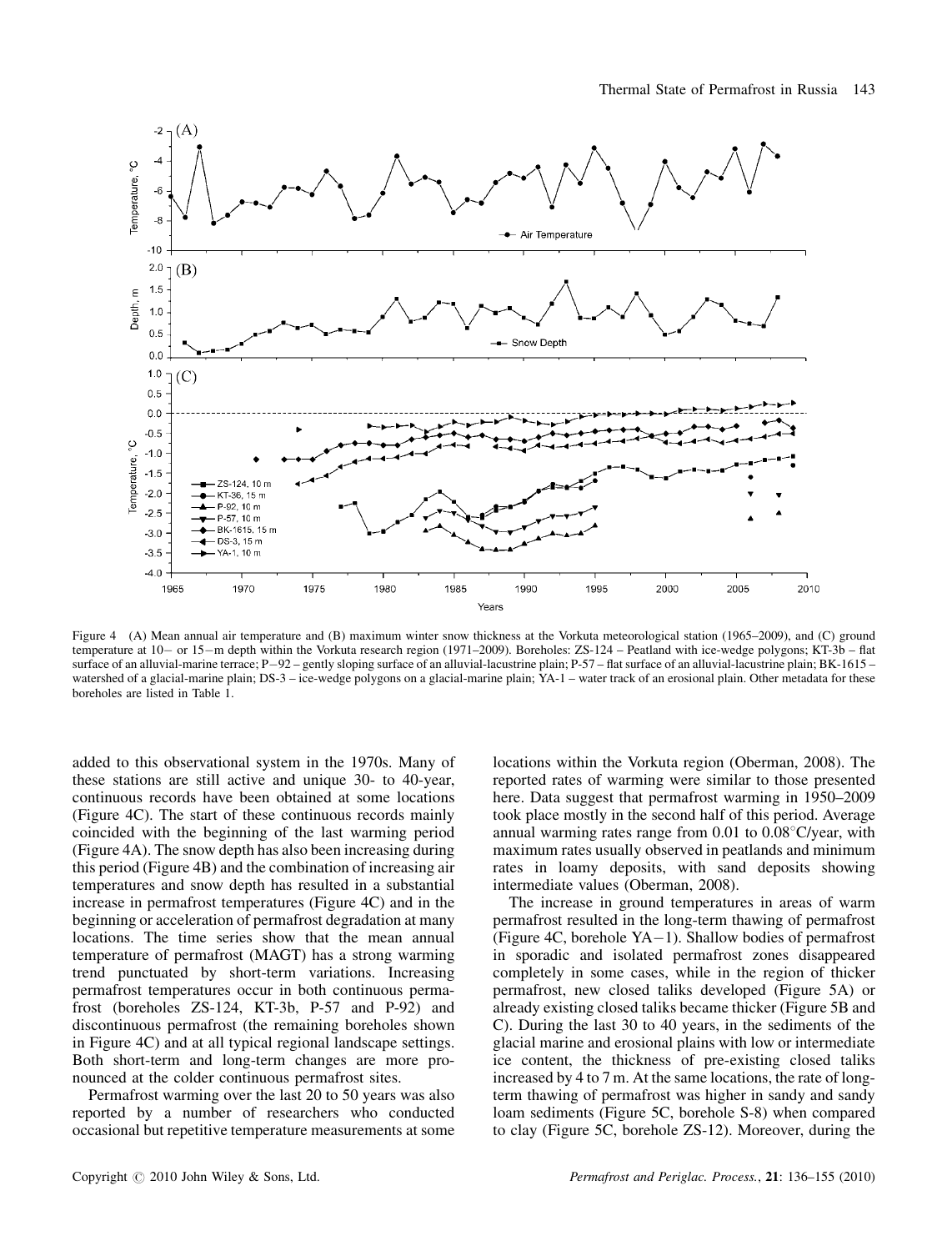

Figure 5 Evolution of taliks in the Vorkuta research region since the 1970s. (A) Development of a new closed talik in borehole ZS-83; and increase in depth of closed taliks in (B) borehole YA-1 and (C) boreholes ZS-12 (circles) and S-8 (triangles).

last two decades, new taliks started to form in sandy sediments with low-ice content (Figure 5A). Neither new talik formation nor the growth of pre-existing taliks was observed in ice-rich (50 to 80% of ice by volume), finegrained sediments on the alluvial-lacustrine plain. A largescale development of new closed taliks as a result of increased snow cover and warming permafrost in some areas of the continuous permafrost zone was responsible for the observed northward movement of the boundary between continuous and discontinuous permafrost by several tens of kilometres (Oberman and Shesler, 2009). Comparison of small-scale maps based on 1950–60 data with those based on 1970–95 data also shows a northward shift of the southern limit of permafrost by several tens of kilometres (Oberman, 2001).

A comparison of active-layer depths in the 1970s with those measured in the 1990s and 2000s shows that the depth of the seasonally thawed layer increased by 15 per cent in silty soils and 11 per cent in peat. The depth of the seasonally frozen layer at non-permafrost locations and above the taliks decreased by 19 per cent in silt in the discontinuous permafrost zone and even more in areas of sporadic and isolated permafrost (Oberman and Mazhitova, 2001). The increase in active-layer thickness and especially the

development of taliks caused significant surface settlement. In the discontinuous permafrost zone, settlement of 0.6 m and more was measured from 1988 to 2008 at some locations with degrading permafrost. However, there was no noticeable settlement in the neighbouring peatlands where permafrost is still stable (Oberman and Shesler, 2009).

#### Nadym Research Area

The Nadym research area is located in the marginal part of the third lacustrine-alluvial plain in the northern taiga subzone, 30 km to the south of the city of Nadym in northern West Siberia (Figure 1). Elevation ranges from 30 to 40 m a.s.l. and the plain represents a level or slightly undulating surface with small mounds and ridges developed due to long-term frost heaving. Better-drained locations along the river valleys are covered by boreal forest. Mires and small lakes predominate in the central parts of the interfluves. The plain is composed of lacustrine-alluvial sands with lenses and layers of loamy sands and silty loams. Peatlands with up to  $6-m$  thick peat and peat bog soils predominate in the central parts of the interfluves. The zonal vegetation is represented by birch-larch and birch-pine open forests with dwarf shrubs and lichens in the ground vegetative cover. Sparse larch forests with dwarf shrubs and mosses occupy well-drained sites near river valleys. In areas subjected to frost heave, sparse cedar (Pinus sibirica) forests with wild rosemary-lichens and wild rosemary-sphagnum-lichens predominate. Discontinuous permafrost is confined to peatlands, frost-heaved mounds and areas where peat bog soils have a thick peat layer.

Air temperature records since 1930 and snow thickness data since 1978 are available from the ROSHYDROMET meteorological station Salekhard located about 200 km northwest of the Nadym research area (Figure 6). The history of changes in air temperature is very similar to the Vorkuta station, with warmer 1940s and 1950s and colder 1960s and 1970s. MAATs have steadily increased since 1970 with some interruptions in the late 1970s, late 1980s and most noticeably in the late 1990s (Figure 6A). As with the Naryan-Mar and Vorkuta meteorological stations, 1998 was one of the coldest years on record and 1995 was one of the warmest. Temperatures became higher again by the late 2000s, but unlike the two previously mentioned stations, temperatures in the late 2000s were not as high as in the mid-1990s. Changes in snow thickness were also quite different from the Vorkuta station. There was a general decrease in snow thickness from the late 1970s and early 1980s to the late 1980s (Figure 6B). During the 1990s, snow thickness was relatively low and an increase was observed in the 2000s.

Ground temperature measurements in the Nadym research area started in 1971. Originally, 61 boreholes, mostly 10 m deep, were included in the observational system. Temperatures were measured every metre using thermistor strings. Eleven of these boreholes are still active and continuous records are available for most of them. In 2006 and 2007, all the original boreholes were equipped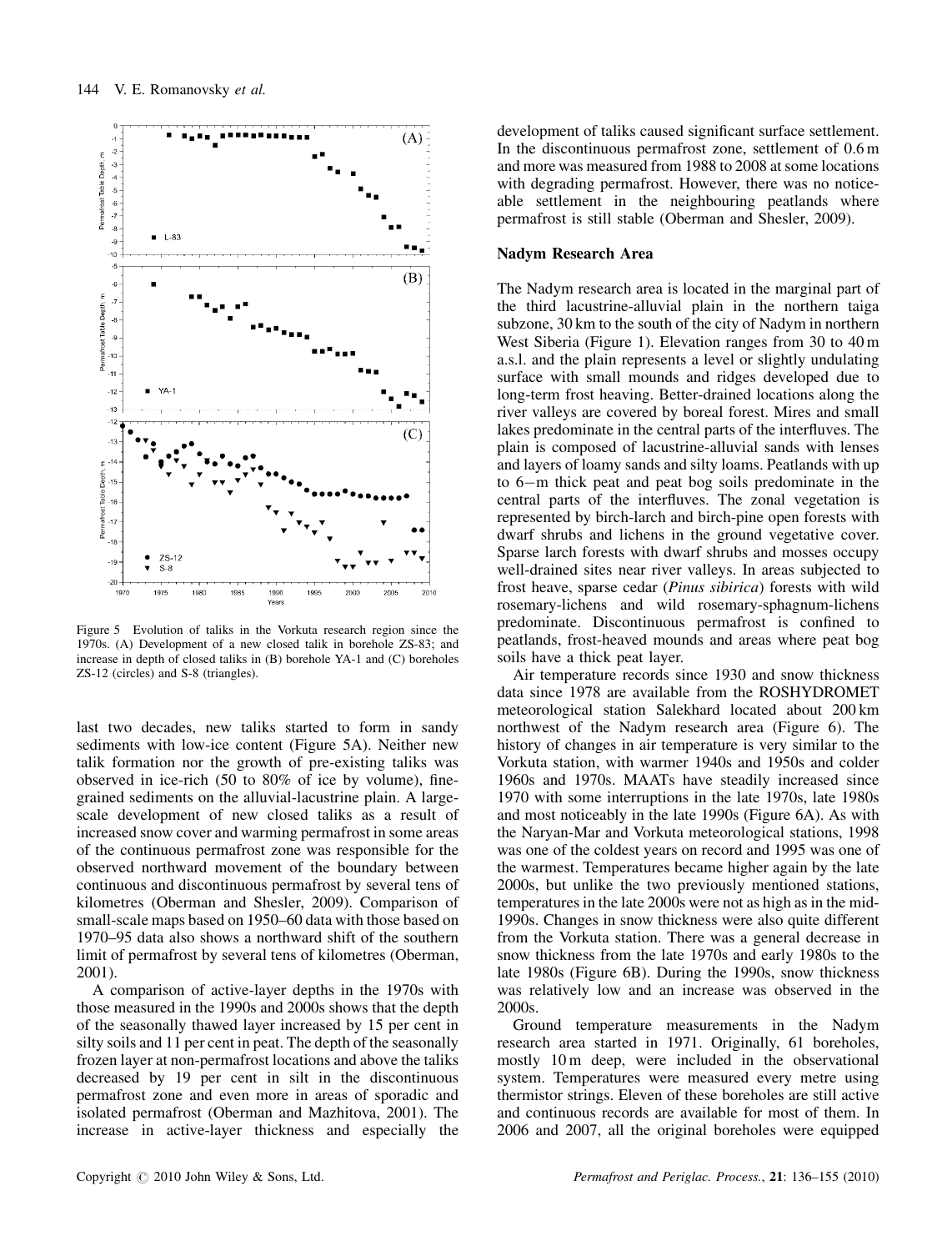

Figure 6 (A) Mean annual air temperature and (B) maximum winter snow thickness at the Salekhard meteorological station (1930–2008).

with HOBO U12 data-loggers. Several new boreholes were drilled in the late 2000s.

The 40-year records provide a valuable opportunity to study ongoing changes in permafrost temperature in various landscape conditions under observed changes in climate. The most pronounced changes in permafrost temperature were observed in peaty frost mounds (Figure 7, borehole 11). Permafrost temperature at the depth of 10 m within one of the large frost mounds increased from  $-1.8$  to  $-0.5^{\circ}C$ , which corresponds to a  $0.04^{\circ}$ C/year increase rate. According to the HOBO U12 logger measurements, the amplitude of annual temperature fluctuations at depths of 9–10 m at this site did not exceed  $0.1^{\circ}$ C. Permafrost temperature changes were relatively small (from  $-1.0$  to  $-0.2^{\circ}$ C with 0.03°C/year to 0.005°C/year increase rates, respectively) within flat peatlands (Figure 7, borehole 14) and smaller peat mounds (Figure 7, borehole 12). The increase of permafrost temperature was caused by an increase in air temperature during the last several decades. According to records from the Nadym weather station, the linear trend of the air temperature increase is estimated as 0.04°C/year for the period from 1965 through 2008 (Figure 7A). At the warmest site (Figure 7, borehole 23), permafrost temperatures varied from  $-0.1$  to  $-0.2^{\circ}$ C and did not change significantly for the entire period of measurements (1975–2009). At the remaining warm sites (Figure 7, boreholes 14, 12 and 1), ground temperatures reached the same values ( $-0.1$  to  $-0.2^{\circ}$ C) from the late 1980s to the mid-1990s, and since then have practically not changed. High temporal resolution data obtained with new data-loggers show that all annual variations in temperature occur in the upper 2 m of the soil, probably indicating that permafrost has already begun to thaw internally at these sites.

#### Urengoy Research Area

The Urengoy research region is situated within the Urengoy oil and gas field, which is one of the largest in West Siberia. It is located approximately 200 km northeast of the Nadym research area and includes both discontinuous and

continuous permafrost (Figure 1). The region covers the transition zone between the forest-tundra and tundra biomes. Two research areas are included in this research region:  $UKPG-5$  is located in forest-tundra with discontinuous permafrost and  $UKPG-15$  is in the continuous permafrost zone with tundra vegetation. The surficial sediments at  $UKPG-5$  are lacustrine-alluvial sands with lenses and layers of loamy sands and silty loams underlain by silt. At some locations, this layer of silt can be found very close to the ground surface. Permafrost here can be as deep as 150 to 200 m and it is continuous and deeper (250–300 m) within the UKPG $-15$  research area. The surficial sediments in  $UKPG-15$  are marine silts.

Climate in the Urengoy region is more severe than at Vorkuta and Salekhard, but temporal variability including decadal variations and long-term trends are very similar (Figure 8A). Since the beginning of the 1970s, there has been a strong positive trend in MAATs at the Tazovskoe meteorological station. The average rate of temperature increase for the last 35 years was  $0.06^{\circ}$ C/year, which is very similar to the rates at the sites discussed previously. The decadal-scale variability is also generally similar, with the highest temperatures in the mid-1990s, a cooling in the late 1990s and the beginning of 2000s, and a warming again towards the late 2000s.

Long-term geocryological monitoring in this region started in 1972 during the initial stages of the Urengoy gas field development. At each of the research areas, several shallow (10–12 m) boreholes were established and ground temperatures were measured annually at every metre depth at the end of the summer. Thermistor strings were used for these measurements in boreholes located within the dominant landscape types. Interruptions in measurements took place in the 1980s and at the beginning of the 2000s. In 2006 and 2007, HOBO U12 data-loggers were installed in all active boreholes.

The long-term observations in the Urengoy research region show that permafrost temperatures at  $8 -$  to  $10 - m$ depths generally follow changes in MAATs (Figure 8B). The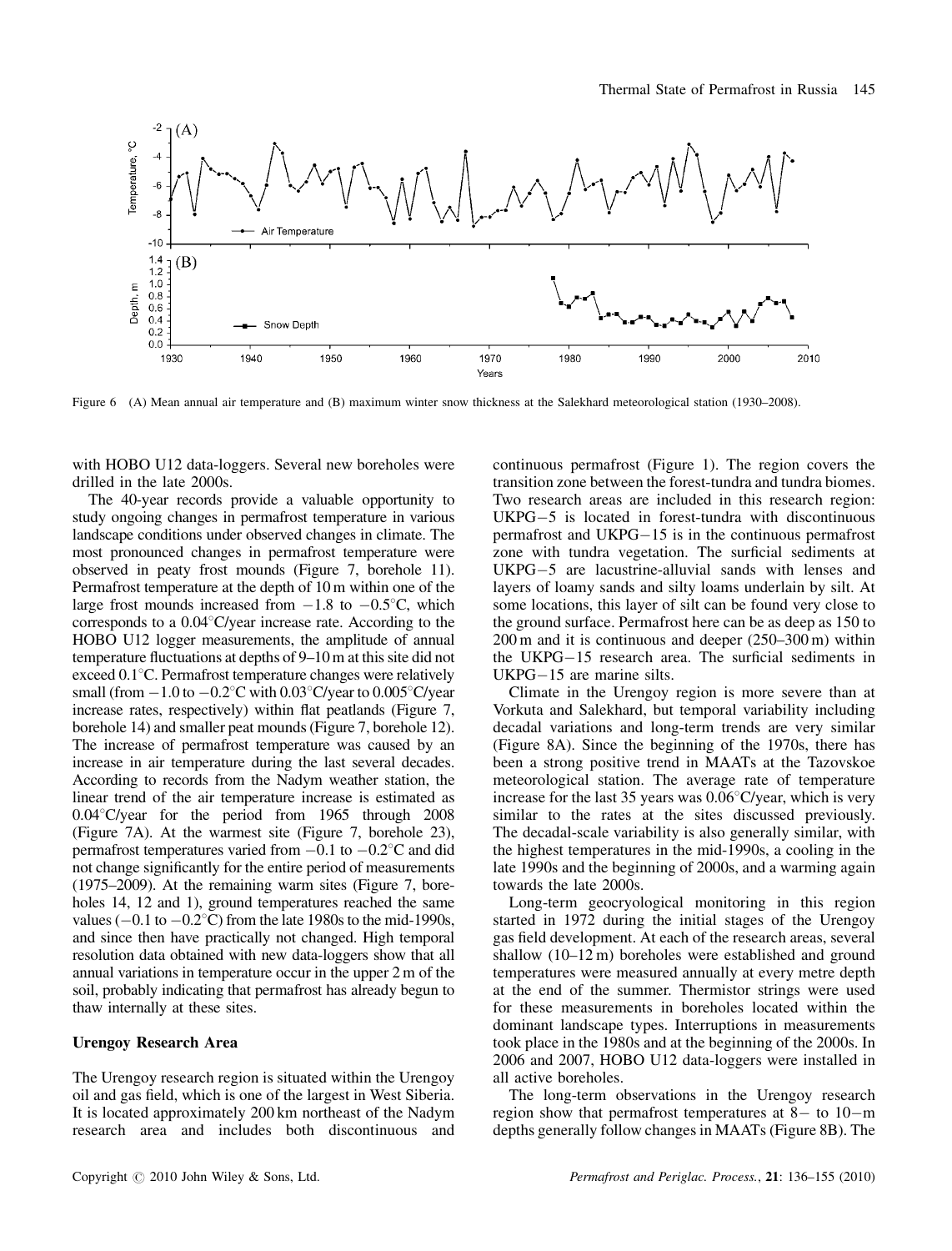

Figure 7 (A) Air temperatures at the Nadym meteorological station (1966–2008): mean summer temperature (circles), mean annual temperature (squares) and mean winter temperature (triangles). (B) Ground temperature at 10-m depth in the Nadym research area (1972–2009). Boreholes: 14 – Flat peatland on an alluvial-lacustrine plain; 11 – large, flat peat mound, well drained; 12 – small peaty frost mound with shrub-lichen cover; 23 – bog with prostrate shrub-sedgemoss cover; 1 – peaty frost mound with shrub-moss-lichen cover. Other metadata for these boreholes are listed in Table 1.

overall positive trend is evident, as well as occasional variations. Thus, the cooling in ground temperatures in the late 1970s and early 2000s may be explained by the relative cooling in air temperature (Figure 8A). The warming trend is more pronounced in the cold permafrost sites (up to  $2^{\circ}$ C increase during the last 35 years with a typical increase rate of  $0.045^{\circ}$ C/year) than in warmer permafrost ones (generally less than  $1^{\circ}$ C increase or less than  $0.03^{\circ}$ C/year). Only borehole  $5-25$  shows more significant warming  $(1.6^{\circ}C)$ increase in 35 years or  $0.45^{\circ}$ C/year), possibly because of fire disturbance. It is interesting to note that the substantial disturbance of adding up to 2 m of sand fill on cold permafrost around borehole  $15-20$  did not produce significant changes in the temporal behaviour of permafrost temperatures in comparison with undisturbed sites (Figure 8B).

Despite significant warming, permafrost in the tundra zone within the Urengoy research region is still stable and there is no talik development documented in this area. A different situation was observed in the forest-tundra subzone. At least two boreholes (Figure 8B,  $5-1$  and  $5-28$ ) show that long-term permafrost thawing is taking place. Temperature profiles from borehole  $5-1$  clearly indicate that permafrost at this site was warm but stable at the beginning of observations in 1975 (Figure 9). In 1992, the permafrost temperature increased and reached a thawing threshold of  $-0.1$  to  $-0.15^{\circ}$ C throughout the entire depth of measurements. Long-term permafrost thaw and talik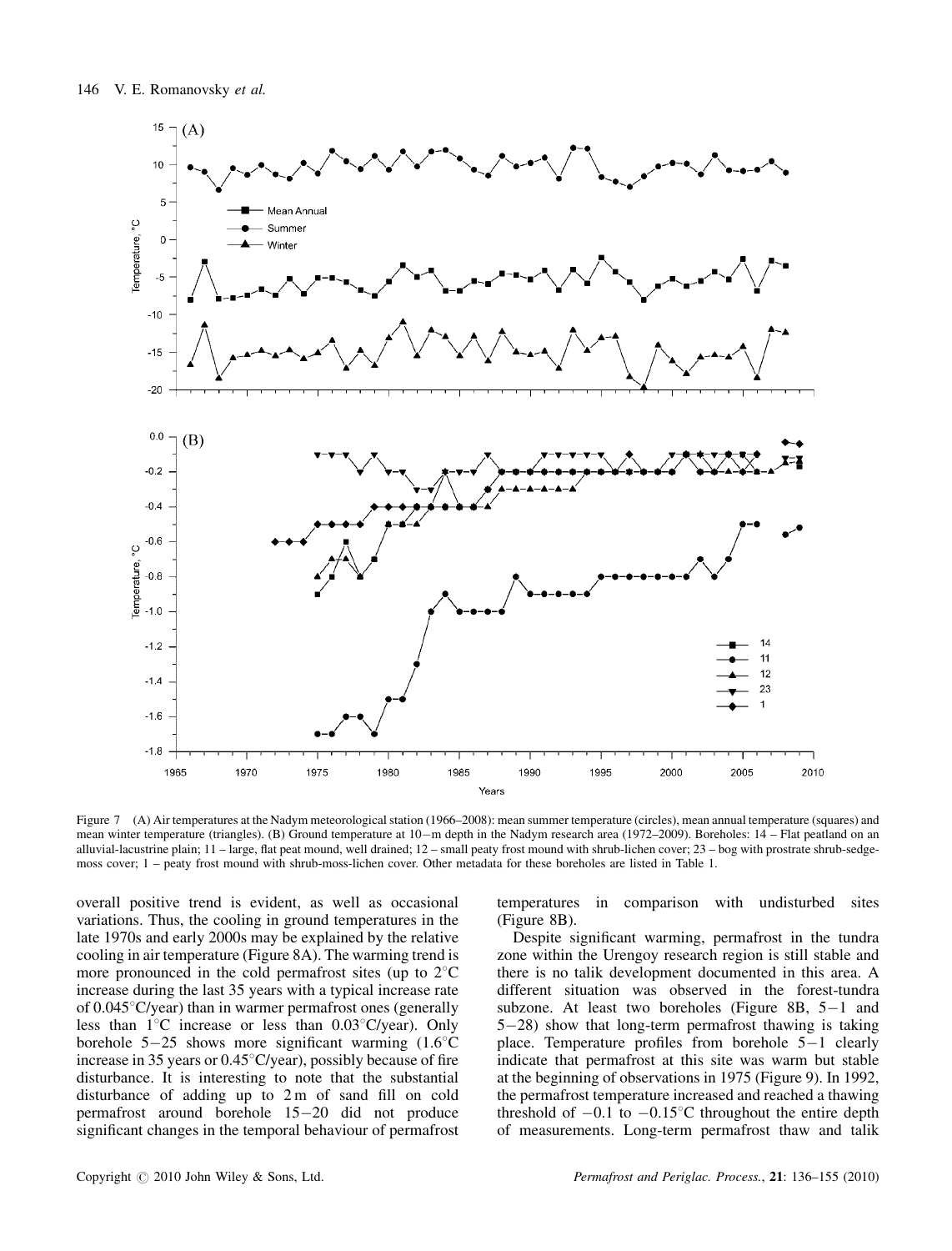

Figure 8 (A) Five-year running average of mean annual air temperature at the 'Tazovskoe' meteorological station and linear trend (1974–2007). (B) Ground temperatures between 7 and 9.5 m at different locations within the Urengoy research region (1974–2009). Boreholes:  $15-21$  – Sandy soil on gentle slope; 1508 – flat surface of the third marine terrace, low-shrub tundra with mosses and lichens, silty soil; 1503 – hummocky surface of low alluvial terrace of the Khadutte River, wet tundra with mosses and lichens, silty soil;  $15-20$  – flat surface of the third marine terrace, disturbed site with sand fill 1 to 2 m thick, borehole is under the fill;  $15-06$  – hummocky slope of the third marine terrace within a patch of tall willow and alder shrub, silty sand and silty soils;  $5-25$  – sandy soils, birch forest disturbed by fire;  $5-9$  – wet hummocky terrain with sphagnum, lichens and low shrub, peat to 1-m depth with silt below;  $5-8$  – open forest-tundra with scattered birch and larch trees, silt and sandy silt soils;  $5-1-$ a gentle slope with scattered larch trees and dense shrub, sandy silt soils;  $5-28$ larch forest, lichens, sand and silty sand soils. Other metadata for these boreholes are listed in Table 1.

formation started in 1994–97, and the talik depth progressively increased, reaching 8 m by 2008. A similar depth (between  $4$  and  $8 \text{ m}$ ) to the permafrost table was measured along a  $50-m$  profile in the area adjacent to the borehole using micro-seismic profiling (Drozdov et al., 2010).

Based on drilling, geophysical investigations and occasional temperature measurements in the forest-tundra subzone, we conclude that at the regional level the most vulnerable and presently degrading permafrost occurs within open larch or birch forest landscapes. Permafrost is still stable within the lowland covered by dwarf birch (*Betula nana*) thickets, although its temperature is  $> -1$ °C. Based on this generalisation and on a previously developed landscape map of the Urengoy research region, a set of permafrost maps was elaborated showing the spatial and temporal variability of permafrost conditions (Figure 10). These maps show that permafrost temperature increased regionally by more than  $1^{\circ}$ C during the last 30 years and permafrost is currently actively thawing within the foresttundra subzone, and also at some very limited localities within the tundra subzone.

### Northern Yakutia Research Region

The Northern Yakutia research region is located in the north of East Siberia (Figure 1). To the north, it is bordered by the Arctic Ocean and to the west, south and east by the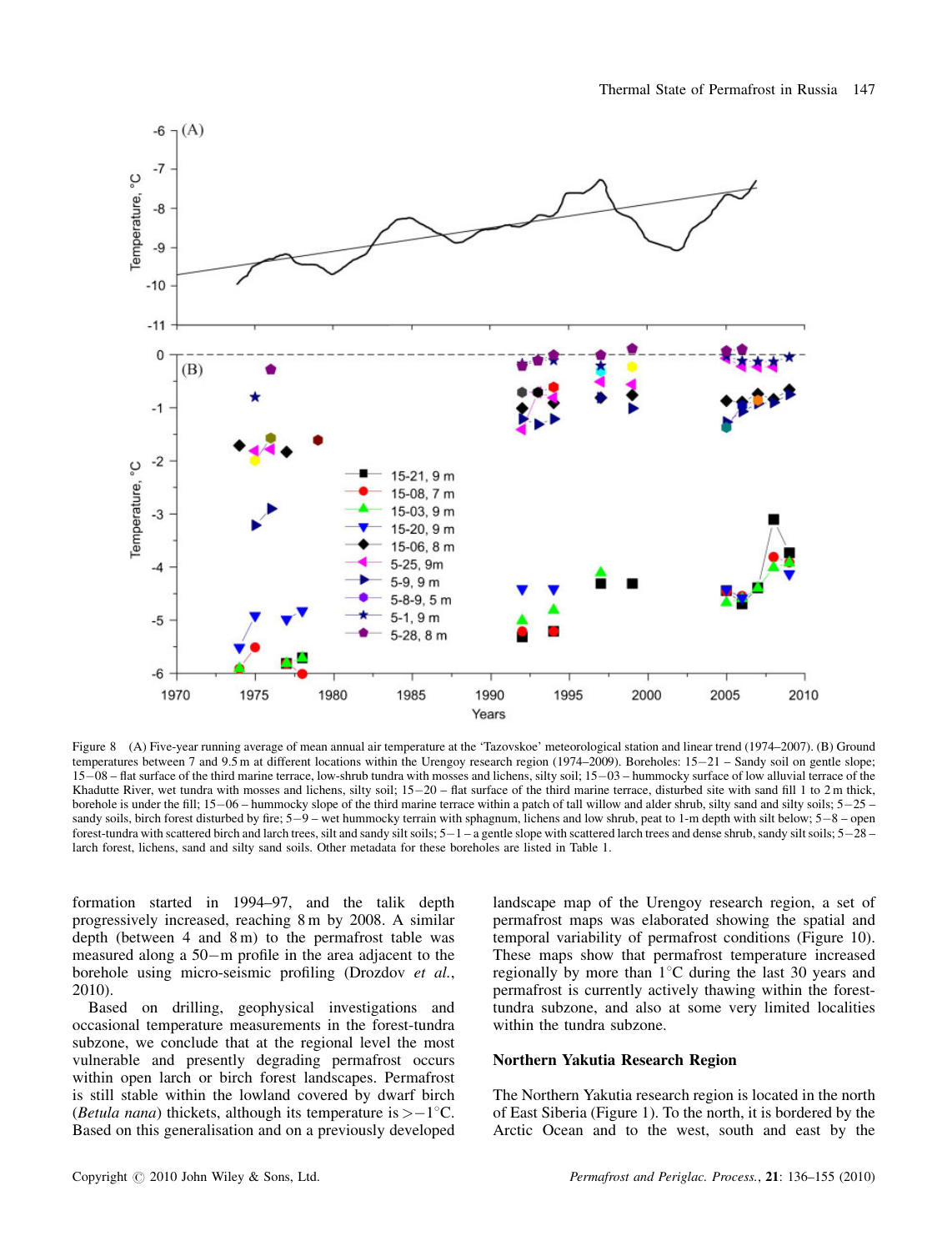

Figure 9 Ground temperature profiles for selected years from 1975 to 2008 in borehole 5-1 (Urengoy UKPG-5 research area).

Kharaulakh, Verkhoyansky and Chukotsky Ranges, respectively. The territory is characterised mainly by tundra vegetation, with boreal forest widespread in the eastern part of the region (Kolyma River basin). There are three dominant landscapes: (1) uplifted remnants of Late Pleistocene accumulation plain (Yedoma), (2) depressions formed by the thawing of ice-rich sediments under thermokarst lakes (alases) and (3) river and creek valleys (floodplains and terraces).

MAATs in Northern Yakutia vary from  $-9$  to  $-12^{\circ}$ C, and decrease northwestward without a pronounced latitudinal zonality. Maximum winter snow thickness has varied from 15 to 60 cm, but has not changed significantly during the last 30 years. Since 1970, the MAAT has increased from  $-13.6$ to  $-11.5^{\circ}$ C in the western part (Tiksi) and from  $-12$  to  $-9^{\circ}$ C in the eastern part (Chersky) of the region. Permafrost is continuous with a thickness reaching up to 500 m and an active layer from 0.3 to 1 m thick.

Permafrost temperature observations have been conducted since the 1960–70s, but until 2006, observations were mainly made occasionally. Only one borehole, situated near Tiksi, was instrumented for continuous measurements by scientists from the Melnikov Permafrost Institute, RAS in 1992. Since the 1980s, specialists from the Institute of Physical Chemical and Biological Problems of Soil Science, RAS have conducted investigations in this area. During this period, 19 boreholes were drilled and the temperature in these boreholes measured once or twice a year using thermistor strings until 2006 when the boreholes were

instrumented with HOBO U12 data-loggers for continuous observations. The current network consists of ten boreholes, six located in tundra, three in boreal forest and one on the Kolyma floodplain, which is characterised by shrub vegetation and tussock micro-topography. Four boreholes are located on the elevated areas of the Yedoma, three within alas depressions, one on the floodplain, one on the sandy plain and one within the foothills of the Primorsky Range.

Contemporary MAGT in the region strongly depends on latitude and landscape conditions. On the high points of the Yedoma watersheds, it varies from  $-12.3^{\circ}$ C at  $72^{\circ}$  50'N to  $-9.9^{\circ}$ C at 69° 30'N. Within the alas depressions, MAGT is warmer, with  $-9^{\circ}$ C at 71° 40'N and  $-7^{\circ}$ C at 68° 50'N. Hence spatial variation is about  $1^{\circ}$ C for each degree of latitude.

A comparison of modern observations with historical (both published and unpublished) data indicates different trends for the western and eastern parts of Northern Yakutia. In the western part, no significant changes in MAGT were observed in the tundra landscapes. Recently (2007–08), however, an increase in the MAGT at  $15-m$  depth from  $-9.25$  to  $-9.07$ °C (0.09°C/year increase) was observed in an alas depression. The calibrated sensors with HOBO U12 data-loggers, which allow measurements with  $0.02^{\circ}$ C precision, were used to obtain these data. The comparison of temperatures measured in 1984 within the Yedoma watershed landscape (Grigoriev, 1993) with recently obtained data shows a difference of  $0.1\degree C$ , and that is within the accuracy of measurements during the 1980s. The temperature at the 30-m depth in the borehole located within the mountain foothills increased from  $-10.9^{\circ}$ C in 1993 to  $-10.8\degree$ C in 2005. However, in the eastern part of the region, the MAGT increased up to  $1.5^{\circ}$ C over the last 20 years at the 15-m depth (Figure 11). In contrast, the MAGT is  $-5.7^{\circ}$ C at present at a tussock tundra site located in the Kolyma River floodplain and has not changed since 1981.

#### Trans-Baykal Research Region

The Trans-Baykal research region is located northeast of Lake Baykal and 600 km north of the city of Chita (Figure 1). It includes several mountain ridges and intermountain depressions in the surroundings of the city of Chara (Chara Region). Permafrost in the northern Trans-Baykal region has been well studied in the past, and consequently there was a special interest in repeating these measurements. Furthermore, information on permafrost temperatures in mountainous regions of Russia as a whole is quite limited. Because of this, the set of historical and new data presented here on mountain permafrost and especially in comparison with neighbouring intermountain depressions is unique.

The local distribution of permafrost in Chara Region varies from sporadic to continuous. Taliks are present within the limits of the Chara Sandy Desert on the left bank of the Chara River and under the river-beds of large rivers (Chara, Nigzhniy Ingamakit, Sredniy Sakukan and others). The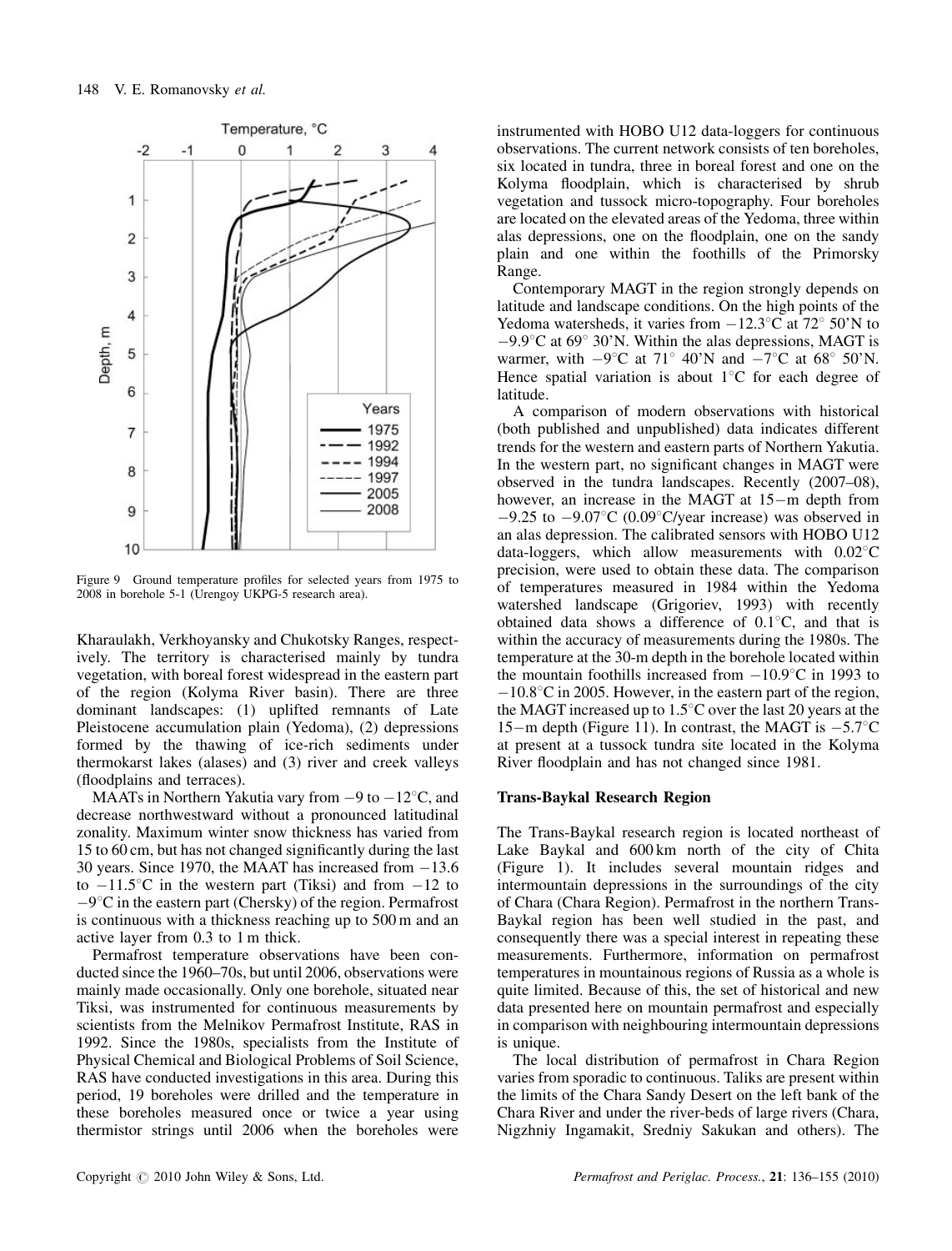

Figure 10 Evolution of permafrost temperature (°C) over the last 30 years in the Urengoy research region: (A) landscape map (F' – northern boreal forest subzone, FT'' – southern forest-tundra subzone, FT' – northern forest-tundra subzone, T'' – southern tundra subzone); (B) predominant permafrost temperatures in 1977; (C) predominant permafrost temperatures in 1997; (D) predominant permafrost temperatures in 2005–09; hatched areas represent degrading permafrost (adapted from Drozdov et al., 2010).

Chara intermountain depression is surrounded by mountains where the relief changes from smooth and rounded to typical alpine with present-day glaciation. Numerous cryogenic phenomena are present, including kurums, thermokarst forms, icings, patterned ground, frost mounds and solifluction forms.

Climate is severe with cold and dry winters and relatively warm and sometimes even hot summers. The MAAT at the Chara meteorological station exhibits high interannual variability (from  $-9.6$  to  $-5.3^{\circ}$ C over the 1939–2008 period), with a general increase since the 1950s and the

warmest temperatures during the last decade (Figure 12A). The snow cover depth is relatively low, with maximum winter snow depths typically varying between 10 and 30 cm. However, during a short period in the 1970s, the snow depth was much higher than normal, exceeding 50 cm (Figure 12B).

Ground temperatures were measured with thermistor strings in  $20 - m$  deep boreholes located in undisturbed conditions. More than 200 boreholes were drilled and equipped especially for temperature observations in the 1970s and 1980s (Romanovskii et al., 1991). In 2005,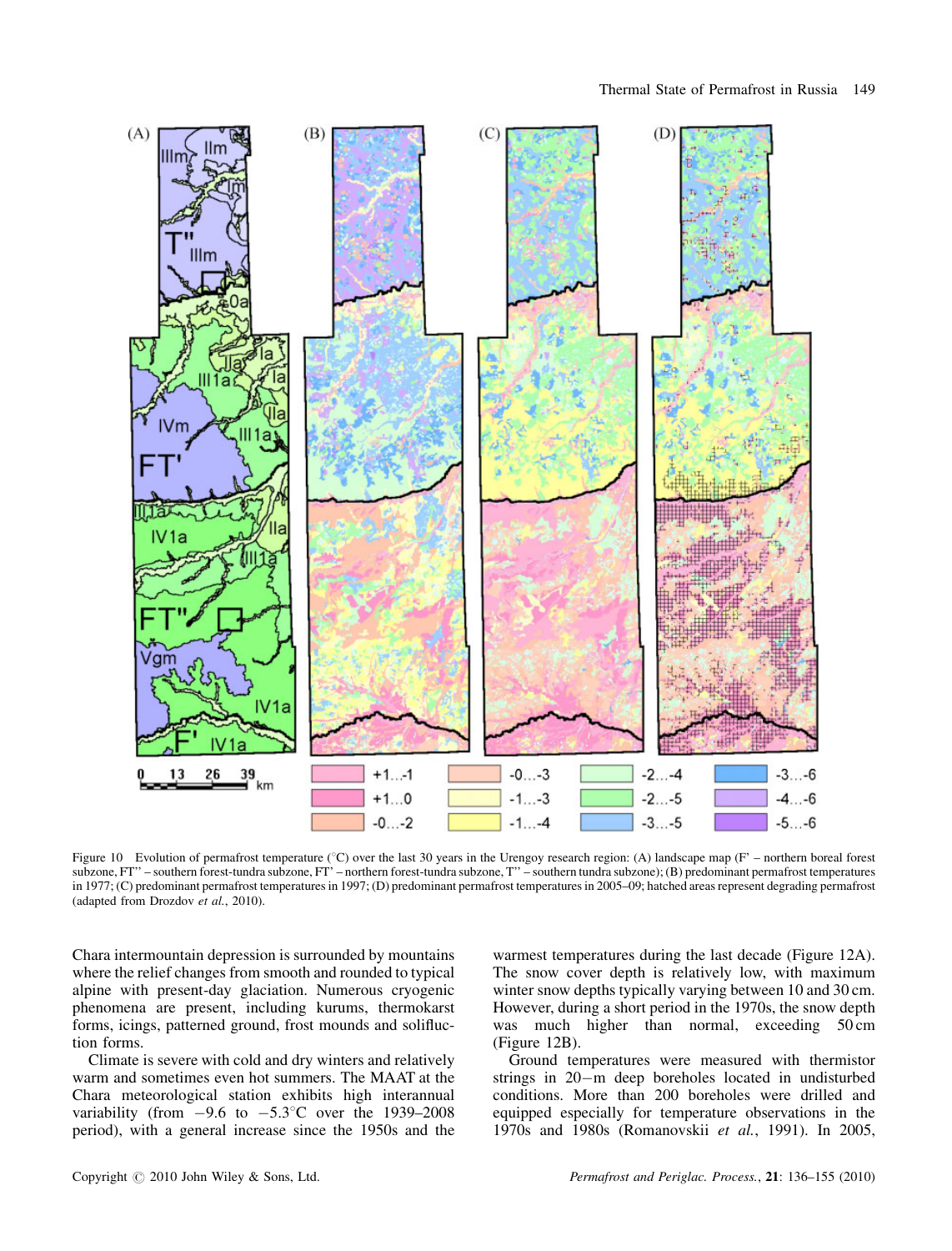

Figure 11 Ground temperature profiles in 1979, 1980, 1982, 1990, 1992 and 2009 in the Kolyma lowland (Northern Yakutia research region).

HOBO U12 data-loggers were installed at eight temperature-monitoring sites. Four of them provide temperature data from greater than  $10-m$  depth. Temperature data from the boreholes Most $-1$  (708 m a.s.l.), 6 (1712 m a.s.l.) and 38 (1464 m a.s.l.) were obtained for 1987–90 and 2006–09 (Figure 12C). By 2009, the permafrost temperature at  $20 - m$ depth in Chara Region had increased by  $0.5$  to  $0.8^{\circ}$ C since the late 1980s (0.025 $\degree$ C/year to 0.4 $\degree$ C/year increase rate). These boreholes represent areas of permafrost with colder temperatures. The Peski $-1$  borehole (not shown) is located in the Chara Depression in isolated sandy desert where permafrost is absent. The distance between boreholes Peski-1 and Most $-1$  is only 10 km and the meteorological station Chara is located between these two boreholes.

Historical and recent temperature data show that in 2008– 09 the spatial variability of the MAAT in the Chara Region was  $1.2^{\circ}$ C as a result of altitudinal trends in the mountains. At the same time, the spatial variability of the MAGTs at the bottom of the active layer was  $7.6^{\circ}$ C. This difference is due to extremely high variability in the heat exchange mechanisms in mountain and intermountain landscapes (Harris and Pedersen, 1998; Gorbunov et al., 2004). Thus, under grass or at the moss surface in the Chara Depression the mean annual surface temperature (MAST) is higher than the air temperature by 4.0 to 7.1 $^{\circ}$ C. In the mountains, this

difference is much less (from  $0.5$  to  $1.8^{\circ}$ C), and on block slope sites (kurums) the mean annual temperature under surficial rocky debris layer is from  $0.1^{\circ}$ C to  $0.5^{\circ}$ C lower than the air temperature. Also, in the Chara Depression the mean annual temperature of the ground surface is higher than the bottom of the active layer by up to  $1.7\degree$ C (a negative thermal offset). In the mountains, this thermal offset is positive in the vegetated areas (from  $0.1$  to  $2.0^{\circ}$ C) and negative within the kurum slopes (up to  $-5.0^{\circ}$ C).

#### Kamchatka Research Region

The Kamchatka research region is located in the area of the Klyuchevskaya volcano group. The Klyuchevskaya volcano group (Figure 1) is situated in the Central Kamchatka Depression (55–56 $\mathrm{N}$ , 160–161 $\mathrm{E}$ ) and consists of the active volcanoes: Klyuchevsky (4800 m a.s.l.), Bezymianny (2900 m a.s.l.), Ushkovsky (3900 m a.s.l.) and Plosky Tolbachik (3100 m a.s.l.), as well as ten other volcanoes that are currently not active and numerous smaller volcanogenic landforms such as cinder cones or extrusive domes. Basalt lava plateaus and plains that formed during fissure eruptions are also common. Vegetation in this area is largely controlled by elevation: deciduous forest (Larix cajanderi, B. platyphylla) occurs up to 200 m a.s.l., coniferous forest (Picea ajanensis) up to 400 m a.s.l., stone birch forest (*B. ermanii*) up to 900 m a.s.l., shrubs and dwarf trees (Alnus fruticosa, P. pumila) up to 1200 m a.s.l., mountain tundra up to 2000 m a.s.l., and finally isolated patches of grass and lichens are found at elevations of up to 2500 m a.s.l.

Permafrost and periglacial features are abundant in the study area in Kamchatka. Numerous solifluction lobes, mud boils, polygonal structures and areas of sorted patterned ground occur between 1000 and 1700 m a.s.l., and needle ice is common. Ice wedges (10–20 cm wide) exist beneath the borders of polygons, which have irregular shapes and are typically 6–15 m but occasionally up to 30 m in diameter.

The climate in the study area is characterised by cold winters that are subject to short, strong thaws, as well as mild and wet summers that are mainly influenced by cyclonic activity. No permanent meteorological station exists in the mountain areas, but the Klyuchi station (WMO 32389) situated in the Kamchatka river valley at an elevation of 29 m a.s.l. and about 30–40 km from the central part of the volcanic group provides a long-term record for the region. The MAAT in Klyuchi is  $-0.7^{\circ}$ C for 1910–2007 and about  $0^{\circ}$ C for 1970–2007 (Figure 13A). The maximum winter snow cover depth recorded at this station does not show any significant trends for the entire period of measurements (Figure 13B). In September 2008, several sensors for air and surface temperatures were installed at different locations. According to the logger at the meteorological station Kozirevsk (40 m a.s.l.), the MAAT was  $0.8^{\circ}$ C, the MAST 4.2 $\degree$ C and the MAGT at 1-m depth 3.4 $\degree$ C. The MAAT in the forest zone was  $-1.9^{\circ}$ C at 500 m a.s.l. and  $-1.3^{\circ}$ C at 950 m a.s.l. The MAST was  $0.7^{\circ}$ C at  $950 \text{ m}$  a.s.l. Climate reconstruction supports the general warming trend of about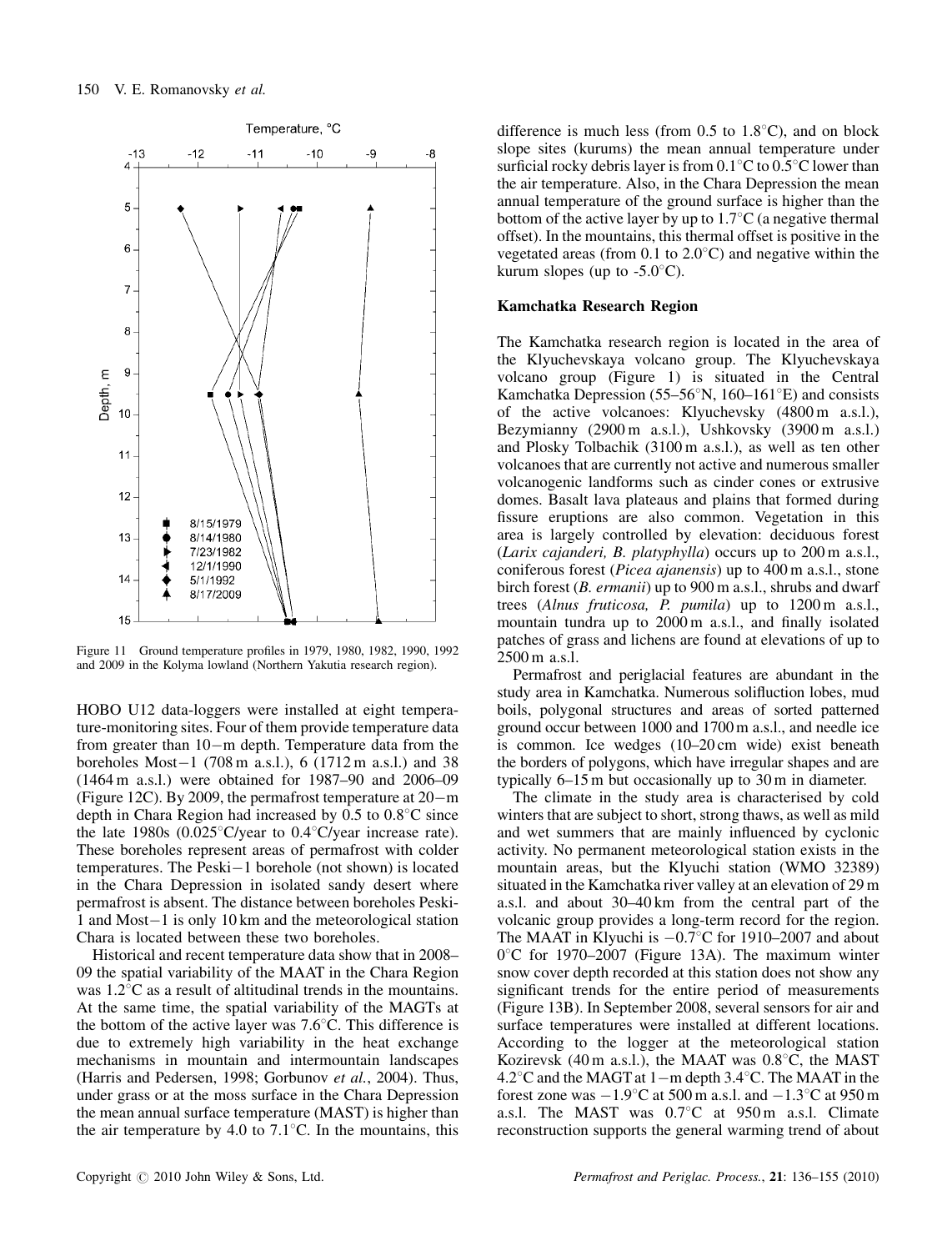

Figure 12 (A) Mean annual air temperature and (B) maximum winter snow thickness at the Chara meteorological station (1939–2007); (C) ground temperatures at 19 - to 20 - m depths at boreholes Most - 1, 6 and 38 (Trans-Baykal research region) (1987-2009). Other metadata for these boreholes are listed in Table 1.

 $1^{\circ}$ C for the 20<sup>th</sup> century, and locally, the warming rate was up to  $0.02^{\circ}$ C/year during the last three to four decades (Cermak et al., 2006). The total annual precipitation in Klyuchi is about 500 mm whereas in the mountains it is estimated to be about 1000 mm (Muravyev, 1999). Snow cover thickness is about 1.5–3 m in forested areas and 50–80 cm or less in open areas due to redistribution by strong winds.

On the summit of Ushkovsky (3900 m a.s.l.), a temperature of  $-14.6^{\circ}$ C was recorded in glacier ice at a depth of 27 m (below the depth of zero annual amplitude). At a depth of 10 m, the MAGT in cold firn was measured at  $-15.8$ °C (August 1996 to July 1997, Shiraiwa et al., 2001) and provides an approximation of the MAAT (Loewe,

1970). This leads to an estimated regional lapse rate of  $-0.0045^{\circ}$ C/m. There are few investigations of the temperature regime of glaciers in this region. A  $220 - m$  borehole on the summit of the caldera glacier of Ushkovsky revealed a temperature of  $-6^{\circ}$ C at 30 m above the glacier bed. Basal melting is expected beneath thick glaciers and in calderas the glaciers are polythermal (i.e. the central part of the bed is frozen) (Shiraiwa et al., 2001; Salamatin et al., 2002). A 114-m deep borehole at 3600 m a.s.l. on Ichinsky volcano (Sredinny ridge) penetrated the glacier and continued into the bedrock where the temperature was  $-3.4^{\circ}$ C (Matoba et al., 2007). The analysis of the latest measured temperatures in permafrost shows that in 2009 the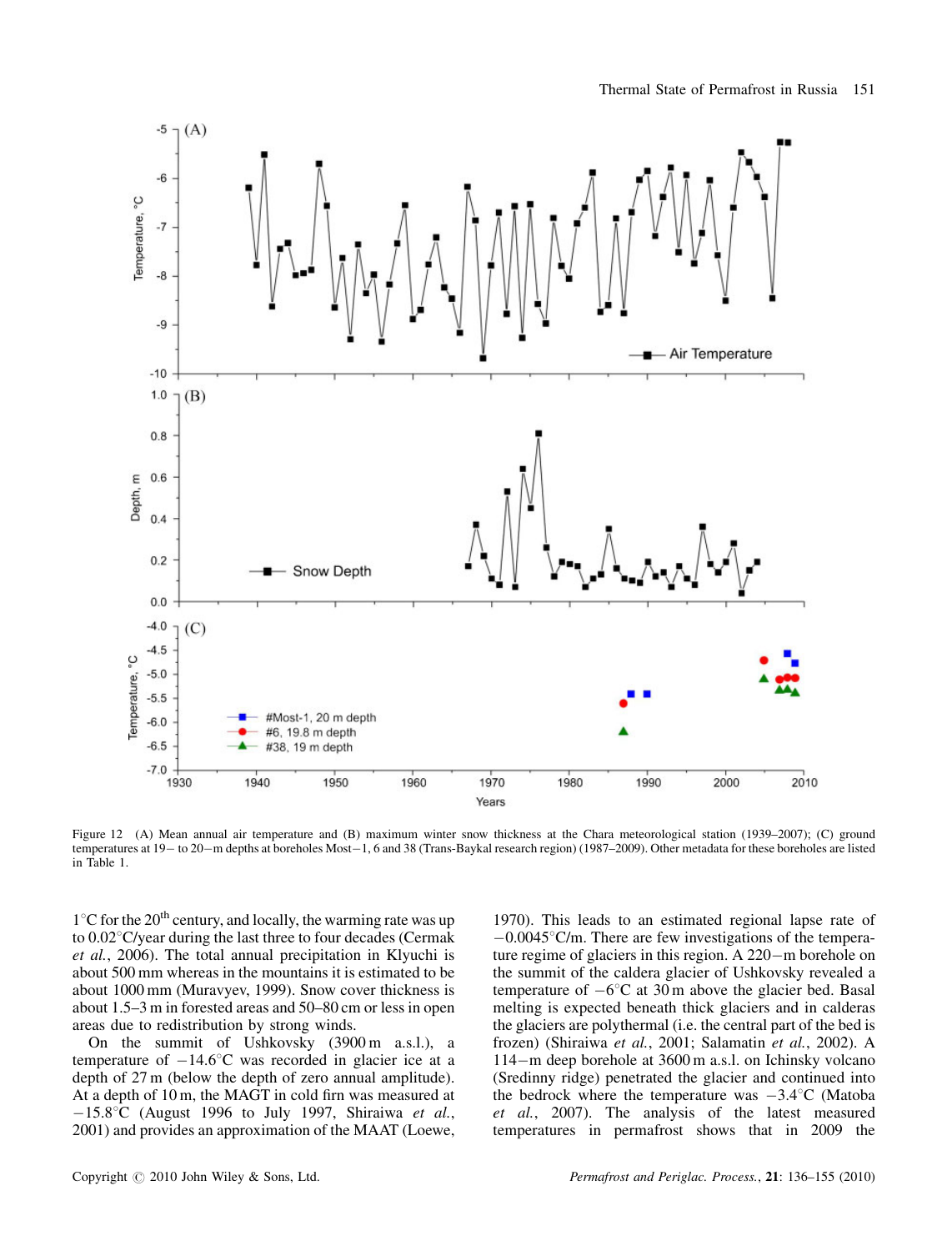

Figure 13 (A) Mean annual air temperature and (B) maximum snow cover thickness at the Klyuchi meteorological station (1913–2008).

temperature in several boreholes was  $0.2{\text -}0.5^{\circ}$ C warmer than in 2002.

### **DISCUSSION**

The results presented show that permafrost dynamics vary across the permafrost regions of Russia. Recent long-term increases in MAAT were much smaller in Northern European Russia than in Central Yakutia and West Siberia (Pavlov and Malkova, 2005). However, increases in permafrost temperatures at the depth of zero annual amplitude were several times greater for European Russia than those in Central Yakutia and were comparable with those in West Siberia. One reason for these differences could be the greater increase in atmospheric precipitation in European Russia (Oberman, 2006). The maximum snow depth increase in recent decades was also reported for the western part of the Russian Arctic (Bulygina and Razuvaev, 2007). Taken together with the relatively warm temperatures of permafrost in Northern European Russia, all the abovediscussed features of this region indicate that it is one of the

most vulnerable to future warming. Extensive permafrost degradation may be expected in this region in the foreseeable future.

Recently observed warming has resulted in the thawing of natural, undisturbed permafrost in areas close to the southern boundary of the permafrost zone. Most observed thawing of permafrost has occurred in the Vorkuta and Urengoy research areas. At several locations in the Vorkuta area, longterm thawing has led to the development of new closed taliks (Oberman, 2008). At one of these locations, the permafrost table fell by 8.6 m in 30 years, while it increased to almost 16 m in an area where a newly developed closed talik coalesced with a pre-existing lateral talik. In general, preexisting closed taliks increased in depth from 0.6 to 6.7 m over 30 years, depending on the geographical location, the genetic type of talik, the ice content and lithological characteristics of the enclosing sediments, and hydrological, hydrogeological and other factors.

As a result of recent climatic warming, permafrost patches that were 10 to 15 m thick completely thawed out in the Vorkuta area (Oberman, 2008). In deposits perennially frozen to a depth of about 35 m, the permafrost base has been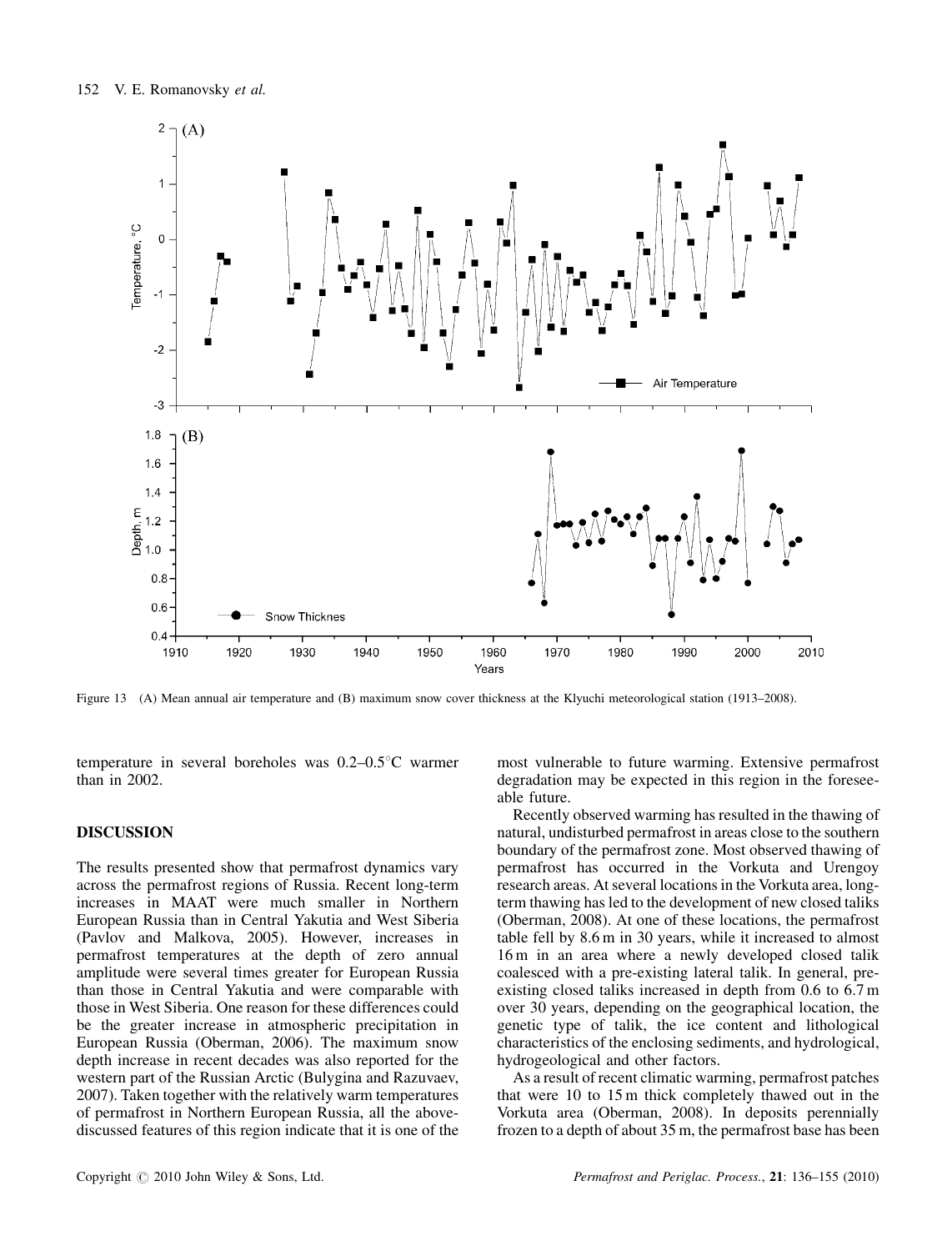slowly rising. Comparing small-scale maps based on 1950– 60 data with maps based on 1970–95 data, a shift of the southern limit of permafrost by several tens of kilometres northwards is observable (Oberman, 2001). This also indicates that permafrost is mostly degrading in the southernmost part of this region.

Permafrost is also degrading in the Nadym and Urengoy research areas. Temperature records from five of seven boreholes in the Nadym area show that cold winter temperatures do not penetrate deeper than 2 m into the ground and that the permafrost has become thermally disconnected from seasonal variations in air temperature. This also indicates that the constituent ice is already actively thawing in the upper permafrost, although the permafrost table (based on the formal  $0^{\circ}$ C definition of permafrost) is still located just below the active layer. In Urengoy, permafrost is thawing in the forested and shrubby areas and developing closed taliks (Drozdov et al., 2010).

Permafrost degradation in natural undisturbed conditions unrelated to surface water bodies (such as thermokarst lakes) or river banks and ocean coastal erosion features has not been observed in the other research areas discussed in this paper. There are numerous locations with long-term permafrost thawing in the Central Yakutian area around the city of Yakutsk, but all are directly related to natural (forest fire) or anthropogenic (agricultural activities, construction sites) disturbances (Fedorov, 1996; Fedorov and Konstantinov, 2003, 2008).

### **CONCLUSIONS**

The last three years of international permafrost research activities demonstrate that the IPY was a great success. This success was partly based on additional funding for northern studies in general and for permafrost research in particular. However, the major reason for this success was a dramatic increase in international scientific cooperation. We believe that inception and development of the Russian-US TSP project is one of the IPY success stories.

We conclude the following based on initial analysis and interpretation of the data obtained in this project:

- Most of the permafrost observatories in Russia show substantial warming of permafrost during the last 20 to 30 years. The magnitude of warming varied with location, but was typically from  $0.5$  to  $2^{\circ}$ C at the depth of zero annual amplitude.
- $\bullet$  This warming occurred predominantly between the 1970s and 1990s. There was no significant observed warming in permafrost temperatures in the 2000s in most of the research areas; some sites even show a slight cooling during the late 1990s and early 2000s. Warming has resumed during the last two to three years at many locations predominantly near the coasts of the Arctic Ocean.
- $\bullet$  Much less or no warming was observed during the 1980s and 1990s in the north of East Siberia. However, the last

three years show significant permafrost warming in the eastern part of this region.

- Permafrost is thawing in specific landscape settings within the southern part of the permafrost domain in the European North and in northwest Siberia. Formation of new closed taliks and an increase in the depth of preexisting taliks have been observed in this area during the last 20 to 30 years.

#### ACKNOWLEDGEMENTS

Many scientists and students (both graduate and undergraduate) from Russia participated in the collection of recent field data, as part of the Russian-US TSP project, that were used in this paper. The historical data also used in this paper were collected by several generations of Russian scientists and students. We are very grateful for their participation in this project and for their lifetimes of dedication to permafrost research in Russia.

This research was funded by the Polar Earth Science Program, Office of Polar Programs, US NSF (ARC-0856864, ARC-0632400, ARC-0520578), the Russian Foundation for Basic Research, the Russian Federal Agency for Mineral Resources Management (AM-18/35 pr, 30.01.2006), a NASA Water and Energy Cycle grant, the State of Alaska, and in cooperation with several earlier and ongoing Russian activities. We would like to thank Dr Jerry Brown and two anonymous reviewers for their very valuable suggestions that improved the quality of this paper.

#### REFERENCES

- ACIA. 2004. Impacts of a Warming Arctic. Arctic Climate Impact Assessment (Highlights). Cambridge University Press: Cambridge, UK; 110 pp.
- Baranov IYa. (ed.). 1956. Geocryological map of the USSR. Main Department for Geodesy and Cartography (GUGK), Moscow, scale 1:10,000,000 (in Russian).
- Baranov IYa. 1982. Geocryological map of the USSR. Main Department for Geodesy and Cartography (GUGK), Moscow, scale 1:7,500,000.
- Baulin VV. (ed.). 1982. Map of geocryological regions of the West Siberian Plain. USSR Ministry of Geology, VSEGIN-GEO, scale 1:1,500,000, four sheets (in Russian).
- Brown J, Christiansen HH. 2006. Report of the International Permafrost Association. Permafrost and Periglacial Processes 17: 377–379.
- Brown J, Romanovsky VE. 2008. Report from the International Permafrost Association: State of permafrost in the first decade of the 21st century. Permafrost and Periglacial Processes 19: 255–260.
- Bulygina ON, Razuvaev VN. 2007. Recent snow cover variability in Northern Eurasia. In Proceedings of the International Conference 'Cryogenic Resources of Polar Regions', 17–21 June. Vol. 1, Melnikov VP, (ed.), The Earth Cryosphere Institute, Tyumen, Salekhard, Russia; 201-204.
- Cermak V, Safanda J, Bodri L, Yamano M, Gordeev E. 2006. A comparative study of geothermal and meteorological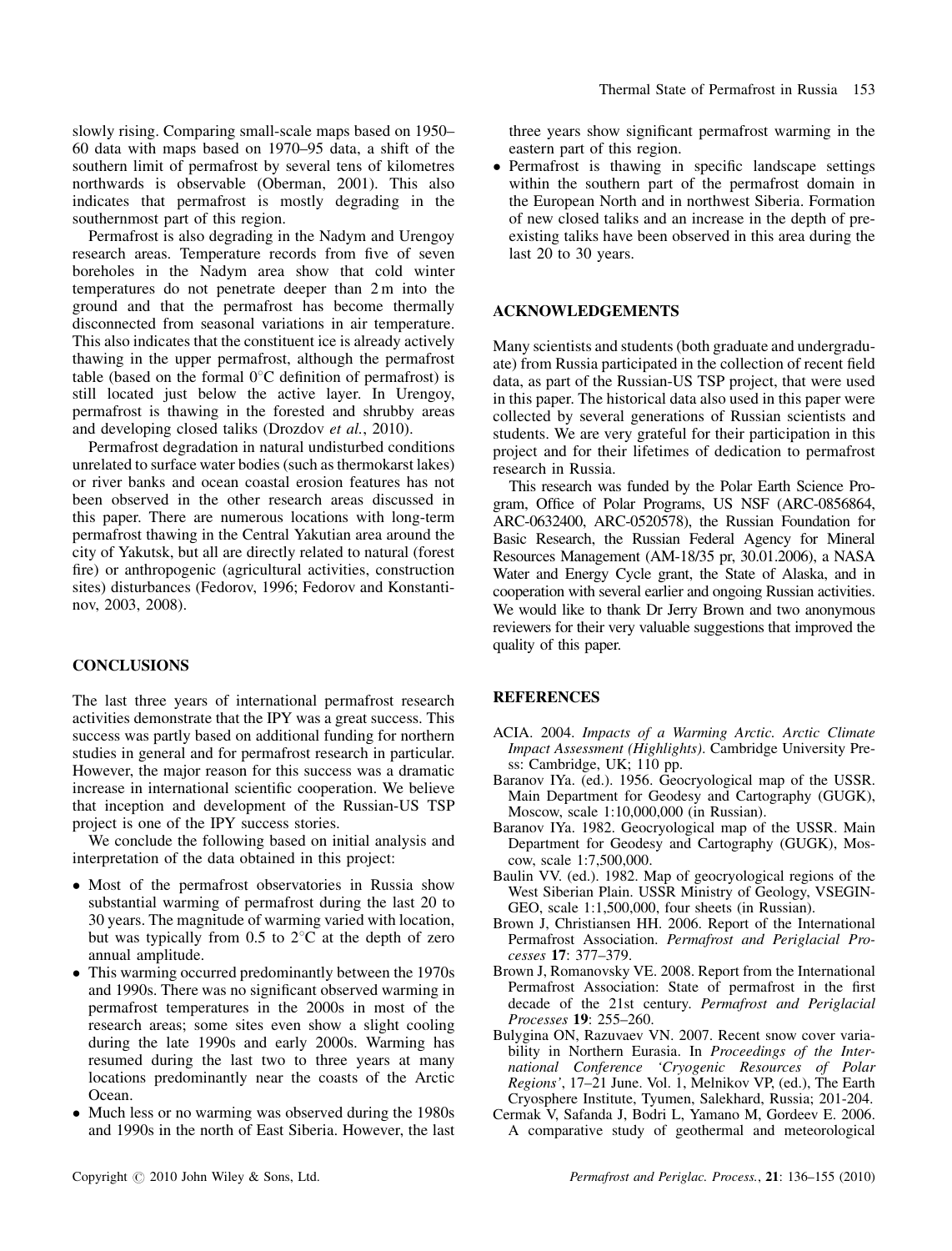records of climate change in Kamchatka. Studia Geophysica et Geodaetica, 50: 675–695.

- Drozdov DS, Ukraintseva NG, Tsarev AM, Chekrygina SN. 2010. Changes in the temperature field and in the state of the geosystems within the territory of the Urengoy field during the last 35 years(1974-2008). Earth Crysphere, 14(1): 22–31.
- Federov A and Konstantinov P. 2003. Observations of surface dynamics with thermokarst initiation, Yukechi site, Central Yakutia. In: Permafrost, Phillips M, Springman S, and Arenson LU. (eds), Swets & Zeitlinger, Lisse, pp. 239–243.
- Federov AN. 1996. Effects of recent climate change on permafrost landscapes in central Sakha. Polar Geography, 20: 99– 108.
- Fedorov AN, and Konstantinov PY. 2008. Recent changes in ground temperature and the effect on permafrost landscapes in Central Yakutia, In: Proceedings Ninth International Conference on Permafrost. Edited by Kane DL, and Hinkel KM. Fairbanks. Institute of Northern Engineering, University of Alaska Fairbanks, June 29-July 3, Fairbanks, Alaska, Vol.1, p.433-438.
- Gorbunov AP, Marchenko SS, Seversky EV. 2004. The thermal environment of Blocky Materials in the mountains of Central Asia. Permafrost and Periglacial Processes 15: 95–98.
- Grigoriev MN. 1993. Cryomorphogenesis of the Lena River Delta. Permafrost Institute Publisher; Yakutsk: 176 pp (in Russian).
- Harris SA, Pedersen DE. 1998. Thermal regimes beneath coarse blocky materials. Permafrost and Periglacial Processes, 9: 187–195.
- IPCC. 2001. Summary for Policy Makers: Climate Change, 2001: The Scientific Basis. Contribution of Working Group I to the Third Assessment Report of the Intergovernmental Panel on Climate Change, Houghton JT, Ding Y, Griggs DJ, Noguer M, van de Linden PJ, Dai X, Mashell K, Johnson CA (eds). Cambridge University Press: Cambridge, UK and New York, USA; 1–20.
- IPCC. 2007. Climate Change 2007: The Physical Science Basis. Contribution of Working Group I to the Fourth Assessment Report of the Intergovernmental Panel on Climate Change, Solomon S, Quin D, Manning M, Chen Z, Marquis M, Averyt KB, Tignor M, Miller HL (eds). Cambridge University Press: Cambridge, UK and New York, USA; 996pp.
- Jorgenson MT, Osterkamp TE. 2005. Response of boreal ecosystems to varying modes of permafrost degradation, Canadian Journal of Forest Research 35: 2100–2111.
- Jorgenson MT, Racine CH, Walters JC, Osterkamp TE. 2001. Permafrost degradation and ecological changes associated with a warming climate in central Alaska. Climatic Change, 48(4): 551–571.
- Kudryavtsev VA, Kondrat'eva KA, Gavrilov AG. 1978. Geocryological Map of the USSR, General Permafrost Studies; Materials for the Third International Conference on Permafrost. Nauka: Novosibirsk; scale 1:2,500,000 (in Russian).
- Loewe F. 1970. Screen temperatures and 10m temperatures. Journal of Glaciology, 9(56): 263–268.
- Malkova GV. 2008. The last twenty-five years of changes in permafrost temperature of the European Russian Arctic. In: Proceedings of the Ninth International Conference on Permafrost. Edited by Kane DL, Hinkel KM. Fairbanks. Institute of Northern Engineering, University of Alaska Fairbanks, June 29–July 3, Fairbanks, Alaska, Vol. 2, pp. 1119–1124.
- Matoba S, Ushakov SV, Shimbori K, Sasaki H, Yamasaki T, Ovshannikov AA, Manevich AG, Zhideleeva TM, Kutuzov S, Muravyev YD, Shiraiwa T. 2007. The Glaciological expedition to Mount Ichinsky, Kamchatka, Russia. Bulletin of Glaciological Research 24: 79–85.
- Melnikov PI. 1966. Geocryological Map, Yakustkoi, A.S.S.R. Akademia Nauk SSSR: Moscow; scale 1:5,000,000 (in Russian).
- Muravyev YD. 1999. Present-day glaciation in Kamchatka distribution of glaciers and snow Cryospheric Studies in Kamchatka II. Hokkaido University, Sapporo, 1-7
- Nelson FE, Brigham LW, Hinkel KM, Parker W, Romanovsky VE, Shiklomanov NI, Smith O, Tucker W, Vinson T. 2003. Climate change, permafrost, and infrastructure impacts US Arctic Research Commission, Permafrost Task Force Report, December. 64pp
- Oberman NG. 2001. Intra-century dynamics of the permafrost zone in the European Northeast of Russia. In Proceedings of the 2nd Conference of Geocryologists of Russia, E. D. Yershov (ed.) The Moscow State University Press, Moscow, Russia, 6-8 June. Vol. 2, Yershov ED, (ed.). The Moscow State University Press, Moscow; 212–217.
- Oberman NG. 2006. Permafrost monitoring. In Geology and Ecosystems, Zektser S (ed.). Springer Kluwer Academic Publishers: Boston/Dordrecht/London; 341–354.
- Oberman NG. 2008. Contemporary permafrost degradation of the European north of Russia. In: Proceedings of the Ninth International Conference on Permafrost. Edited by Kane DL and Hinkel KM. Fairbanks. Institute of Northern Engineering, University of Alaska Fairbanks, June 29–July 3, Fairbanks, Alaska, Vol. 2, pp. 1305–1310.
- Oberman NG, Mazhitova GG. 2001. Permafrost dynamics in the northeast of European Russia at the end of the 20<sup>th</sup> century. Norwegian Journal of Geography 55: 241–244.
- Oberman NG, Shesler IG. 2009. Observed and projected changes in permafrost conditions within the European North-East of the Russian Federation. Problemy Severa I Arctiki Rossiiskoy Federacii (Problems and Challenges of the North and the Arctic of the Russian Federation) 9: 96–106 (in Russian).
- Osterkamp TE. 2008. Thermal state of permafrost in Alaska during the fourth quarter of the twentieth century, In Proceedings of the Ninth International Conference on Permafrost. Edited by Kane DL and Hinkel KM. Fairbanks. Institute of Northern Engineering, University of Alaska Fairbanks, June 29–July 3, Fairbanks, Alaska, Vol. 2, pp. 1333–1338.
- Pavlov AV, Malkova GV. 2005. Contemporary Changes of Climate in Northern Russia: Album of Small-scale Maps. Academic Publishing House 'Geo: Novosibirsk; 54pp.
- Payette S, Delwaide A, Caccianiga M, Beauchemin M. 2004. Accelerated thawing of subarctic peatland permafrost over the last 50 years. Geophysical Research Letters 31: L18208. DOI: 10.1029/2004GL020358.
- Romanovskii NN, Zaitsev VN, Yu. Volchenkov S, Zagryazkin DD, Sergeyev DO. 1991. Alpine Permafrost Temperature Zonality, Northern Trans-Baikal Region, USSR. Permafrost and Periglacial Processes, 2: 187–195.
- Romanovsky VE, Gruber S, Instanes A, Jin H, Marchenko SS, Smith SL, Trombotto D, Walter KM. 2007. Frozen ground chapter 7. In Global Outlook for Ice and Snow. Earthprint, United Nations Environment Programme/GRID: Arendal, Norway; 181–200.